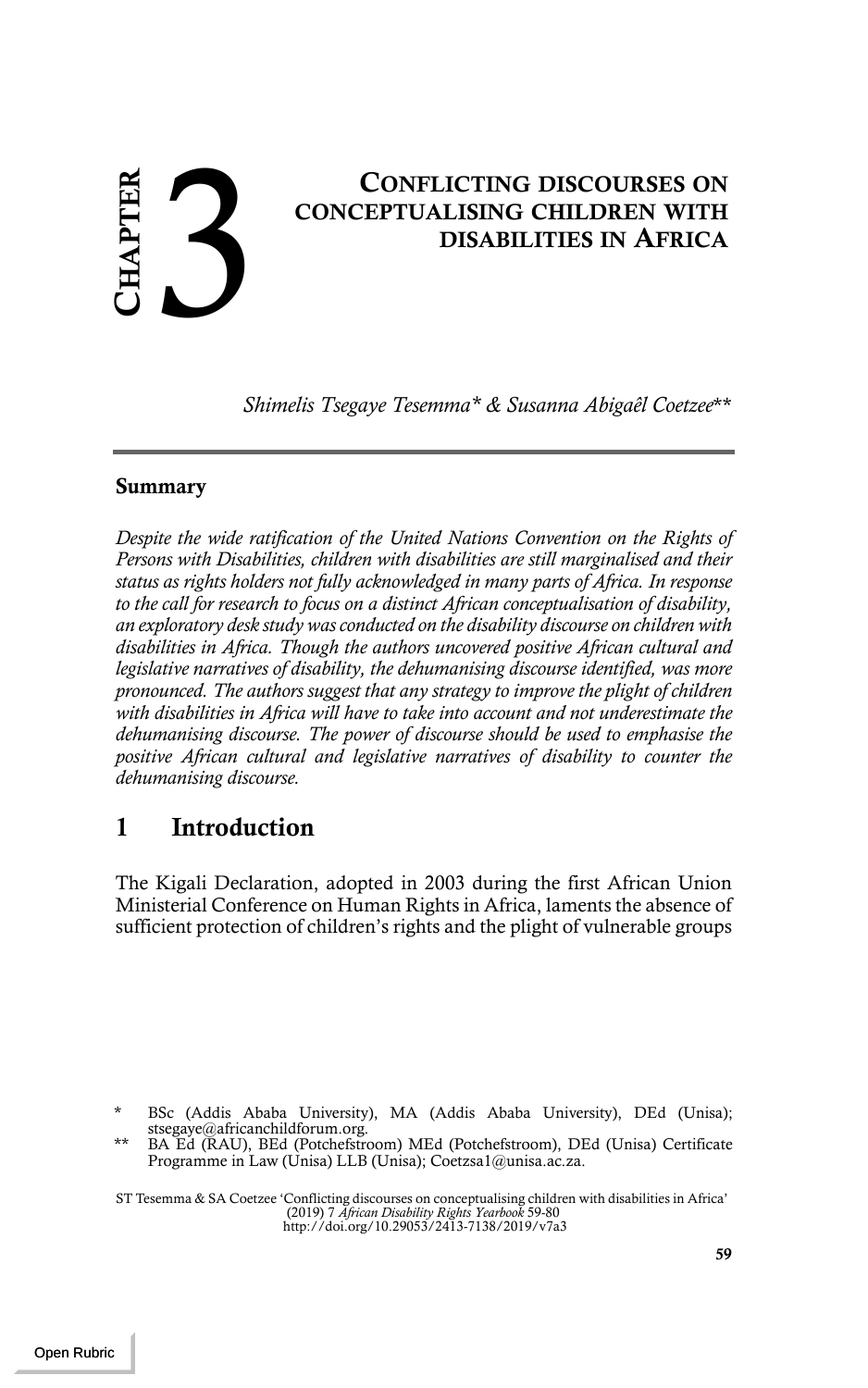including persons with disabilities in Africa.<sup>1</sup> Almost a decade later, the situation has not improved. Koszela records his personal experiences during 2011 of the severe stigmatisation and exclusion that people with disabilities and in particular children, experienced in Patriensa, Ghana.<sup>2</sup> Plan International Norway et al conducted a study in Uganda (Kamuli district) and Malawi (Mulanje and Kasungu districts) in 2015 and concluded that the fact that children with disabilities are regarded as easy targets of violence can be attributed to how they are perceived and in particular to the perception that they are useless.<sup>3</sup> The African Committee of Experts on the Rights and Welfare of the Child issued a press release to commemorate Children's Day 2016 and identified violence against children with disabilities as one of the continued challenges Africa faces.<sup>4</sup> In 2018, Njelesani et al conducted a study on violence against children with disabilities in four West-African countries, namely Guinea, Niger, Sierra Leone and Togo. They positively linked stigma, traditional beliefs and the perception that children with disabilities are worthless to the violence perpetrated against these children.<sup>5</sup>

It is evident that the contention of the National Disability Authority that the social construct of disability is a barrier to social inclusion because it supports the denial of human rights and resistance to change is correct.<sup>6</sup> There is a need to reconceptualise people with disabilities in Africa. This need was indeed identified in a study conducted in nine Southern African countries under the auspices of the Open Society Initiative for Southern Africa, the Open Society Foundations' Disability Rights Initiative, and the Open Society Foundation for South Africa.<sup>7</sup>

Concepts or ideas are formed and reinforced by means of discourse $8$ with the result that the disability discourse will empower or disempower, include or exclude.<sup>9</sup> One can therefore agree with the Foucauldian notion

- 1 African Commission on Human and Peoples' Rights *Kigali Declaration* adopted at Kigali, Rwanda on 8 May 2003, 19 https://www.achpr.org/legalinstruments/ detail?id=39 (accessed 24 October 2019).<br>K Koszela 'The stigmatization of disabilities in Africa and the developmental effects'
- 2 K Koszela 'The stigmatization of disabilities in Africa and the developmental effects' (2013) 10-11 http://digitalcollections.sit.edu/isp\_collection/1639 (accessed 24 October 2019).
- 3 Plan International Norway et al *Protect us! Inclusion of children with disabilities in child protection* (2016) 51 https://plan-international.org/protect-us (accessed 24 October 2019).
- 4 African Committee of Experts on the Rights and Welfare of the Child 'Conflict and crisis in Africa: Protecting all children's rights' Press Release 16 June 2016 https:// au.int/sites/default/files/pressreleases/30785-pr-dac\_2016\_acerwc\_press\_statement\_. pdf (accessed 24 October 2019).
- 5 J Njelesani et al *'*From the day they are born: A qualitative study exploring violence against children with disabilities in West Africa' (2018) 18 *BMC Public Health* 156.
- 6 National Disability Authority *Literature review on attitudes towards disability* (2006) 27 https://www.ucd.ie/t4cms/0048-01%20NDA\_public\_attitudes\_disability\_2006\_litera ture\_review.pdf (accessed 24 October 2019).
- 7 H Kotzé *Status of disability rights in Southern Africa* (2012) 22 http://www.safod.net/ library/files/m26904.pdf (accessed 24 October 2019).
- 8 EJ Allan *Policy discourses, gender, and education: Constructing women's status* (2008) 6.<br>9 G Deleuze *Foucault* (1988) 47
- 9 G Deleuze *Foucault* (1988) 47.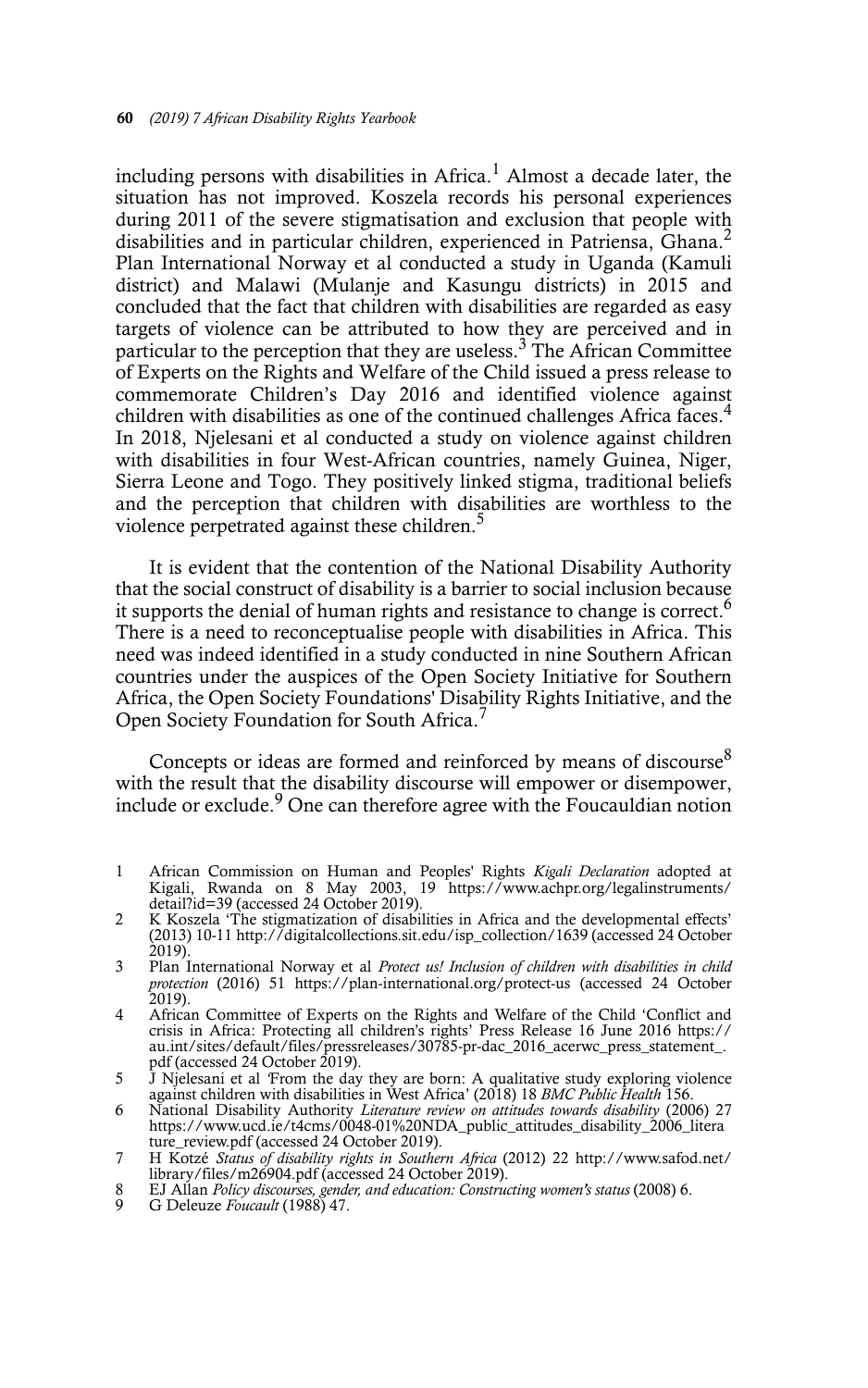of discourse which stresses the role of discourse in the establishment, maintenance, extension and resistance or mobilisation of power relations.<sup>10</sup> Discourse can legitimise a dominant social ideology and support unfair discriminatory practices against children with disabilities. Or it can play an important role in resisting disempowering discourses, such as the dehumanising-disability discourse, and replace them with empowering and equalising discourses.<sup>11</sup> Cobbinah argues that language, names, tags and labels carry meaning that reinforces behaviour.<sup>12</sup> The nature of the response that a name triggers relates to the stereotypical meaning attached to such a name.

The authors conducted an exploratory desk study on the disability discourse on children with disabilities in Africa to determine how these children are conceptualised. They worked deductively by basing explanations and conclusions on a few examples.<sup>13</sup> They identified a pronounced dehumanising discourse, but also initiatives to promote positive African cultural and legislative narratives of disability.

One initiative to change peoples' conceptualisation of people with disabilities is the adoption of the Protocol to the African Charter on Human and Peoples' Rights on the Rights of Persons with Disabilities in Africa of 2018 (African Disability Protocol).<sup>14</sup> The fact that the African Disability Protocol is adopted as an African initiative indicates the presence of a regional awareness of the need to reconceptualise disability in Africa and that there is a need for discourse that will counter discourse that supports the stigmatisation and exclusion of people with disabilities and in particular children with disabilities. The African Disability Protocol was approved for adoption by Heads of State of the African Union on 31 January 2018, but is subject to the ratification by 15 countries to come into force and that has not been the case yet. In the light of the power that discourse holds, the authors hope this article will contribute to the reconceptualisation of children with disabilities in Africa in line with the positive discourse supported in the African Disability Protocol.

The authors organised the article in four sections. In the first, before reporting on the exploratory desk study that they conducted on the discourse on children with disabilities in Africa, they explain when a

<sup>10</sup> F Armstrong *Spaced out: Policy, difference and the challenge of inclusive education* (2003) 4;<br>R Doherty 'Critically framing education policy: Foucault, discourse and<br>governmentality' in MA Peters & T Besley (eds) *Why educational research* (2007) 195.

<sup>11</sup> EH Tenorio 'Critical discourse analysis: An overview' (2011) 10 *Nordic Journal of English Studies* 183 184.

<sup>12</sup> ST Cobbinah 'Labelling and framing disability: A content analysis of newspapers in Uganda' unpublished LLM dissertation, University of Pretoria, 2013 19.

<sup>13</sup> Tenorio (n  $11$  above) 189.

<sup>14</sup> See http://blindsa.org.za/2018/02/13/protocol-african-charter-human-peoples-rightsrights-persons-disabilities-africa/ (accessed 24 October 2019). The Protocol has thus far been signed by five countries. No country has ratified the Protocol.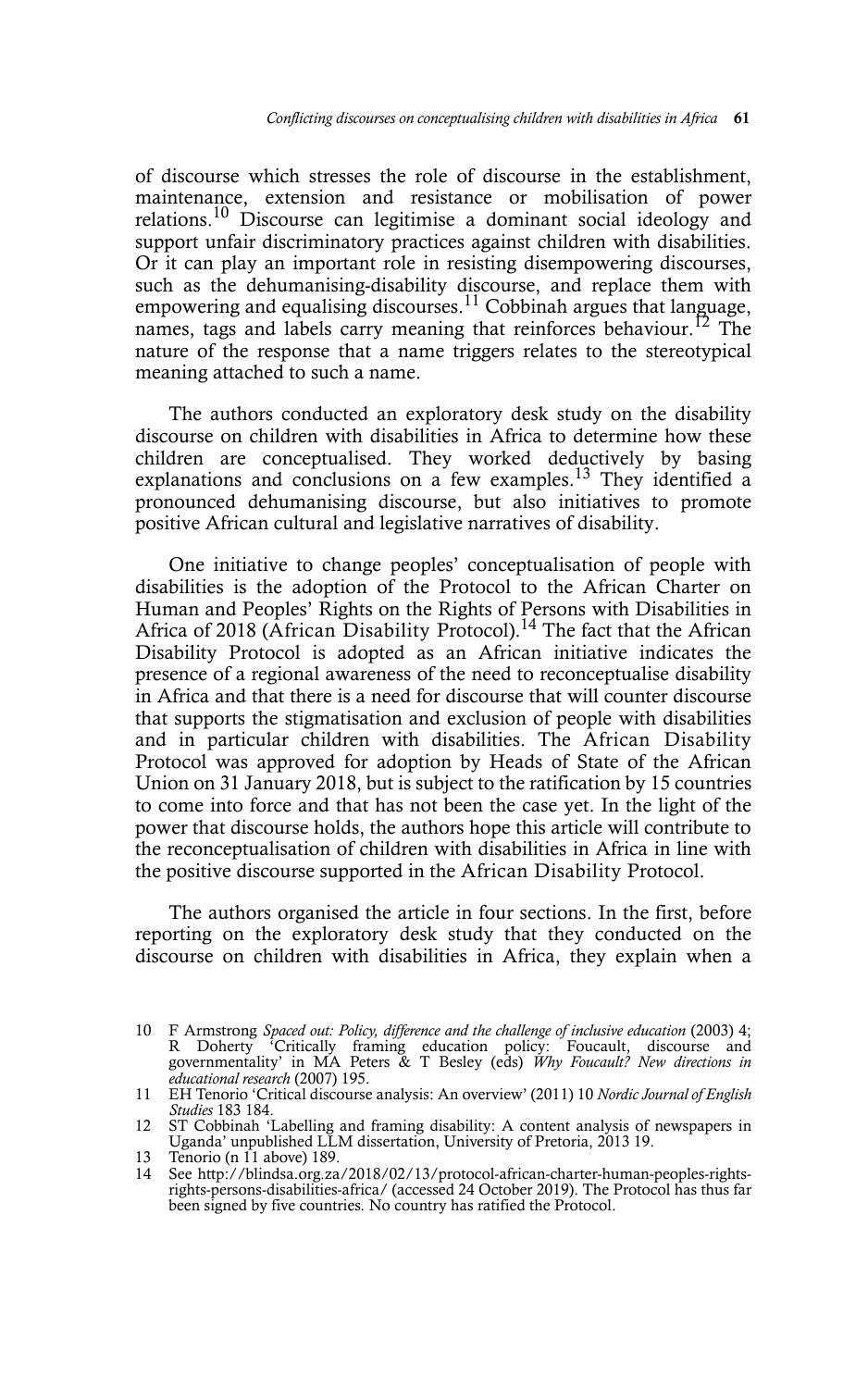discourse will be regarded as dehumanising. Thereafter, they present the dehumanising discourse in terms of three main strands that emerged, namely: the discourse portraying children with disabilities as non-humans; as unworthy of social interactions; and as having 'compromised' humanness. In the second section, they briefly consider the positive African cultural narratives of disability. In the third section, the authors reflect on legislative narratives countering the dehumanising discourse before drawing conclusions and making recommendations to conclude the article.

## 2 Dehumanising disability discourse

In the medical models, the emphasis is on protection and welfare and people with disabilities are depicted as sick and in need of being cured. According to this model, a disability is something that is wrong with the child and the identity of a person with disabilities is described primarily through his or her condition.<sup>15</sup> In the social models, on the other hand, the emphasis is on the barriers that prevent the child with disabilities from being included in society. The AbleChild Africa identifies three possible barriers, namely, environmental, institutional and attitudinal which 'can interact in any combination, with an individual's impairment to prevent them from participating equally in everyday activities'.16 According to Stone-MacDonald and Butera<sup>17</sup> in terms of the social model of disability, disability is but one characteristic of an individual that – depending on the individual's social interactions – becomes either more salient or more pronounced.

The human-rights variant of the social model considers disability as the consequence of social organisation and the relationship of the individual to society and aims at the provision of political and social entitlements through reformulation of economic, social and political policy.18 Reformulation of political policy was, inter alia, done through the adoption of the United Nations Convention on the Rights of Persons with Disabilities (UNCRPD).<sup>19</sup> The UNCRPD<sup>20</sup> defines <sup>'</sup>a person with disabilities' in terms of the social model to include people:

18 Sammon & Burchell (n 15 above) 11.

20 Art 1.

<sup>15</sup> E Barton 'Discourses of disability in the *Digest'* (2001) 21 *JAC* 555; EM Sammon & G Burchell *Family care for children with disabilities: Practical guidance for Frontline Workers in low- and middle-income countries* (2018) 11.

<sup>16</sup> AbleChildAfrica 2013 *AbleChildAfrica Strategic Plan 2013-2016* 9 http://ablechildafrica. org/wp-content/uploads/2010/02/AbleChildAfrica-Strategy-2013-2016-FINAL.pdf (accessed 24 October 2019).

<sup>17</sup> A Stone-MacDonald & GD Butera 'Cultural beliefs and attitudes about disability in East Africa' (2014) 8 *Review of Disability Studies: An International Journal* 63-64.

<sup>19</sup> Preamble of the Convention on the Rights of Persons with Disabilities (UNCRPD).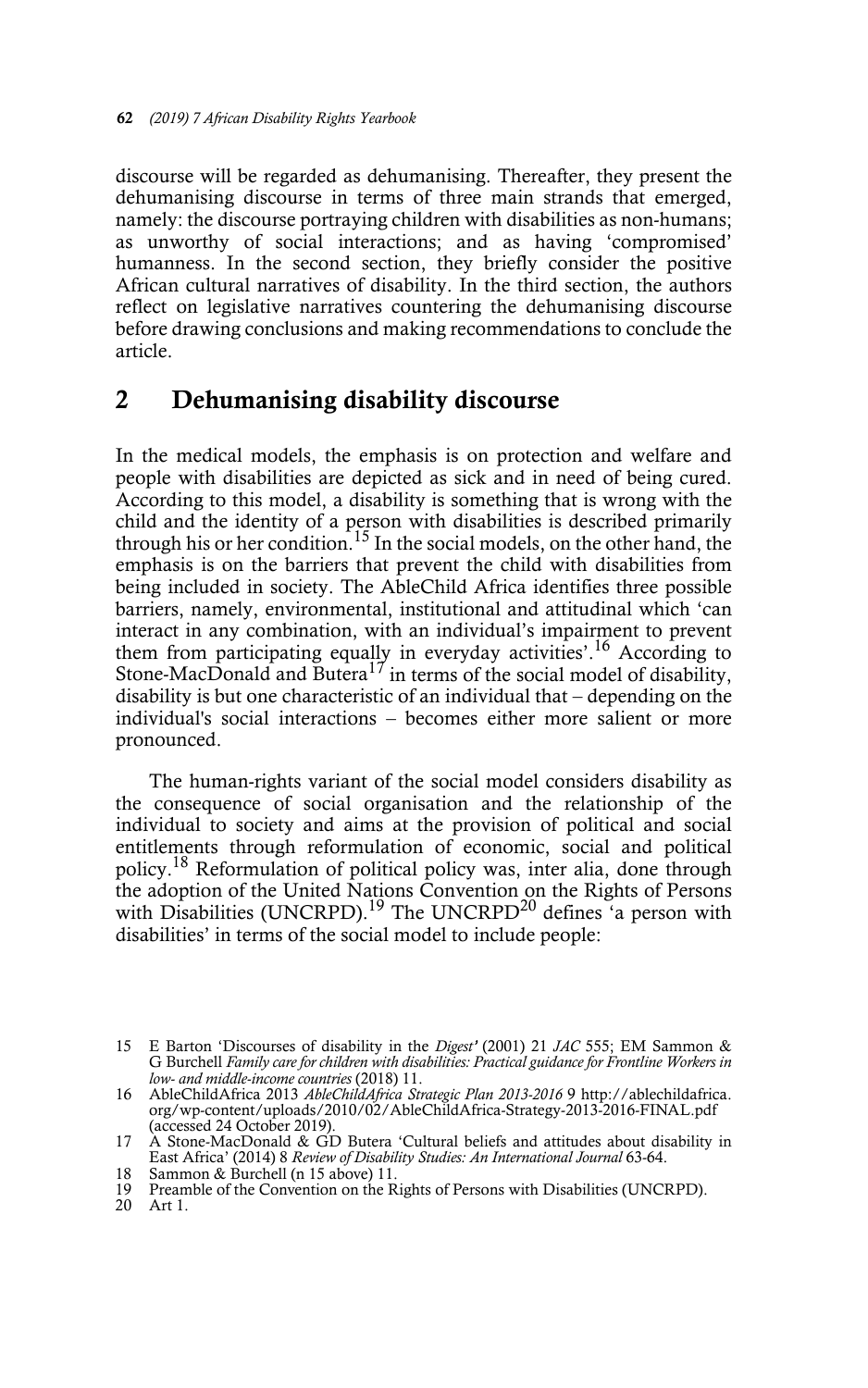[W]ho have long-term physical, mental, intellectual or sensory impairments which in interaction with various barriers may hinder their full and effective participation in society on an equal basis with others.

The major difference between the dehumanising discourse and the humanrights disability discourse is the legal status afforded to people with disabilities. The human-rights discourse is based on the recognition of people with disabilities' individual autonomy, their independence, and ability and freedom to make their own choices (UN 2006, Preamble). Although the human-rights discourse, as a variant of the social model, is making progress in Africa, the disempowering, dehumanising discourse is still deafening. There is still a strong tendency to portray 'the person with rights … to be fully rational, able-bodied, able-minded, and psychologically an adult',<sup>21</sup> thereby implying that people (and especially children) with disabilities cannot be rights holders. Children in general are marginalised because, despite the growing emphasis on children's rights, they are still regarded as less human, less equal and less deserving of having their rights recognised. Children with disabilities are thus doubly marginalised: first, as children and, second, as persons with disabilities who are defined by what they lack rather than by what they have. $^{22}$ 

A dehumanising discourse is a discourse that fails to acknowledge a person's humanness, that stigmatises, excludes or dissociates, immobilises and silences, devaluates and invalidates by stripping a person of any selfworth.<sup>23</sup> Discourse has the power to perpetuate the plight of persons with disabilities.24 As far back as 1963, Goffman observed that: 'By definition, of course, we believe the person with a stigma is not quite human.<sup>25</sup> A person who is perceived as not quite human will not be regarded as someone with human dignity and, consequently, he/she will be treated in a manner that is inconsistent with his/her intrinsic worth.<sup>26</sup> If a person is dehumanised, he or she is viewed as someone who falls outside the scope of morality and justice, which makes it easy for others to regard any harm done to such a person as morally justified and warranted. $2^{2}$ 

- 21 MM O Donovan 'Feminism, disability, and evolutionary psychology: What is missing?' (2013) 33 *Disabilities Studies Quarterly* http://dsq-sds.org/article/view/3872/3403 (accessed 24 October 2019).
- 22 UNICEF *The state of the world's children: Children with disabilities* (2013) 2.
- 23 M Baffoe 'Stigma, discrimination and marginalization: Gateways to oppression of persons with disabilities in Ghana, West Africa' (2013) 3 *Journal of Educational and Social Research* 187 193-194; Barton (n 15 above) 558; B Hughes 'Civilising modernity and the ontological invalidation of disabled people' in D Goodley B Hughes & L Davis
- (eds) *Disability and social theory: New developments and directions* (2012) 17-32. 24 R Slee 'Education and the politics of recognition: Inclusive education An Australian snapshot' in D Mitchell (ed) *Contextualizing inclusive education: Evaluating old and new international perspectives* (2005) 158.
- 25 E Goffman *Stigma: Notes on the management of spoiled identity* (1963).
- 26 C Sanger 'Decisional dignity: Teenage abortion, bypass hearings, and the misuse of law' (2009) 18 *Columbia Journal of Gender and Law* 415.
- 27 M Maiese *Dehumanization* (2003) http://www.beyondintractability.org/essay/dehu manization (accessed 24 October 2019).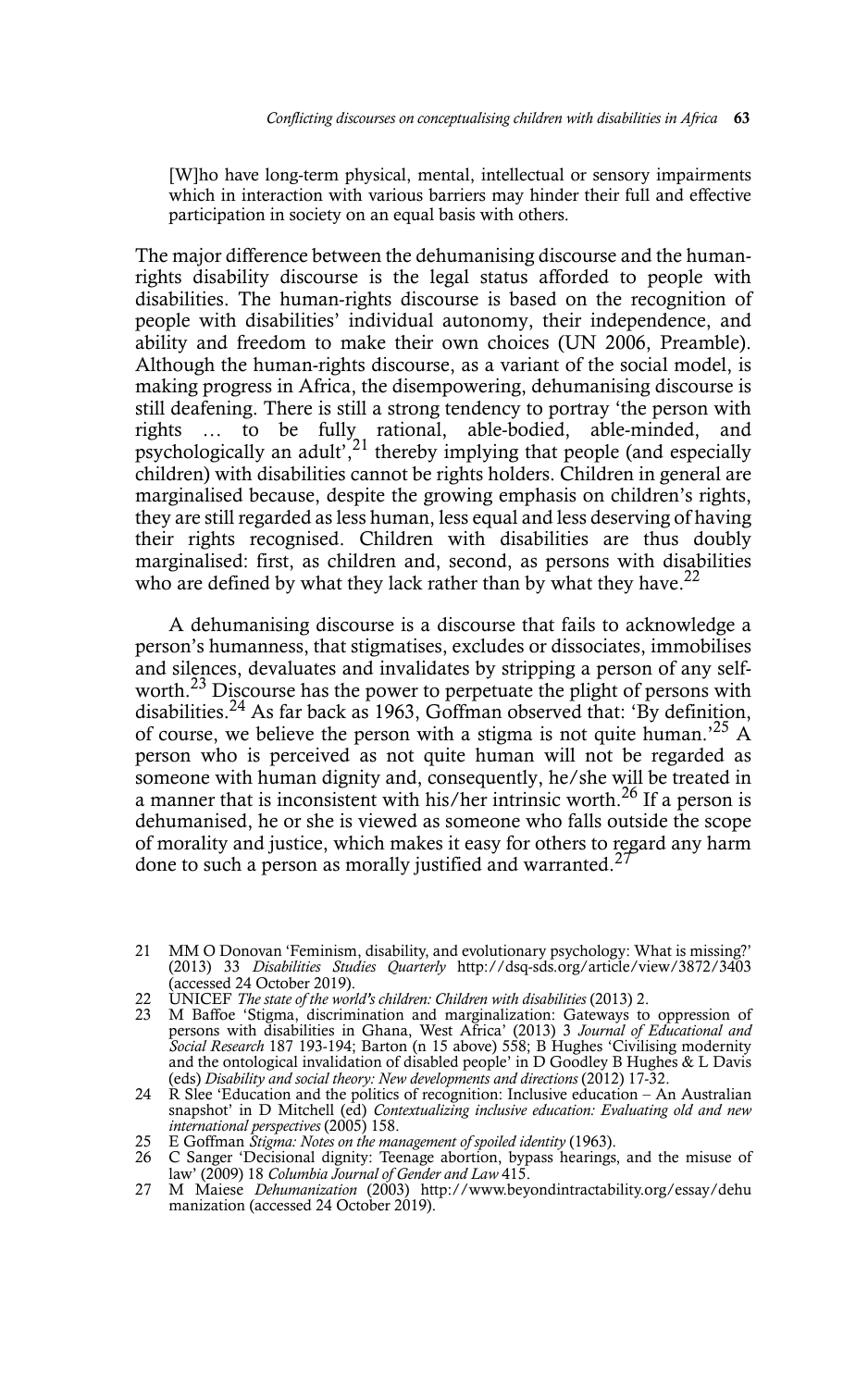Three main strands emerged in the dehumanising-disability discourse, namely discourse portraying children with disabilities as non-humans; as unworthy of social interactions; and as having 'compromised' humanness which makes them worthless.

#### 2.1 Children with disabilities portrayed as non-humans

According to Stone-MacDonald and Butera, it is common in East Africa to use terms from the *ki-vi* noun class, which is reserved for inanimate, nonhuman objects, to denominate people with disabilities.<sup>28</sup> In some Namibian villages, children with disabilities are 'made into objects of superstitious fear' in that children are warned that if they misbehave, a person with a disability will come and get them. Children are, in other words, taught from a very early age that it is morally acceptable – and even preferable – to distance themselves from and not to have any compassion for persons with disabilities.<sup>29</sup>

Children with disabilities are either elevated to a superhuman standing or relegated to a sub-human status. A very prominent dehumanising discourse is found in the perception that people with disabilities are possessed by evil spirits or have inherited demonic powers.<sup>30</sup> According to Njelesani et al children who are blind or suffer from polio are branded as 'devils' in certain communities in Sierra Leone.<sup>31</sup> UNICEF Sierra Leone mentions the case of Alpha, a street child with a disability from Kambia in Sierra Leone, whose mother abandoned him because herbalists couldn't cure him of the 'debul' (devil).<sup>32</sup> There are accounts from West African communities of children with autism who were thrown into a bush because they were considered 'possessed' and their behaviour was deemed 'demonic'.33 A community member, in the Sierra Leone-part of the study conducted by Njelesani et al, admitted that, in his community it is custom to, when the community has identified a child with disabilities as a witch, take the child into the bush in the middle of the night, kill her and leave her there. The community is then told: 'The witch has returned where it came from.'34

- 28 Stone-MacDonald & Butera (n 17 above) 70.
- 29 Kotzé (n 7 above) 22.
- 30 D Kaplan *The definition of disability* (2005) 1-2 http://www.accessiblesociety.org/topics/ demographics-identity/dkaplanpaper.htm (accessed 24 October 2019).
- 31 Njelesani et al (n 5 above) 153.
- 32 UNICEF Sierra Leone *The out-of-school children of Sierra Leone* (2008) 42 http:// www.unicef.org/wcaro/wcaro\_SL\_Out\_of\_school\_aug\_09.pdf (accessed 10 August 2018).
- 33 World Health Organisation & Mental Health and Poverty Project *Mental health and* development: Targeting people with mental health conditions as a vulnerable group (2010) 9 https://www.who.int/mental\_health/policy/mhtargeting/en/ (accessed 24 October 2019).
- 34 Njelesani et al (n 5 above) 156.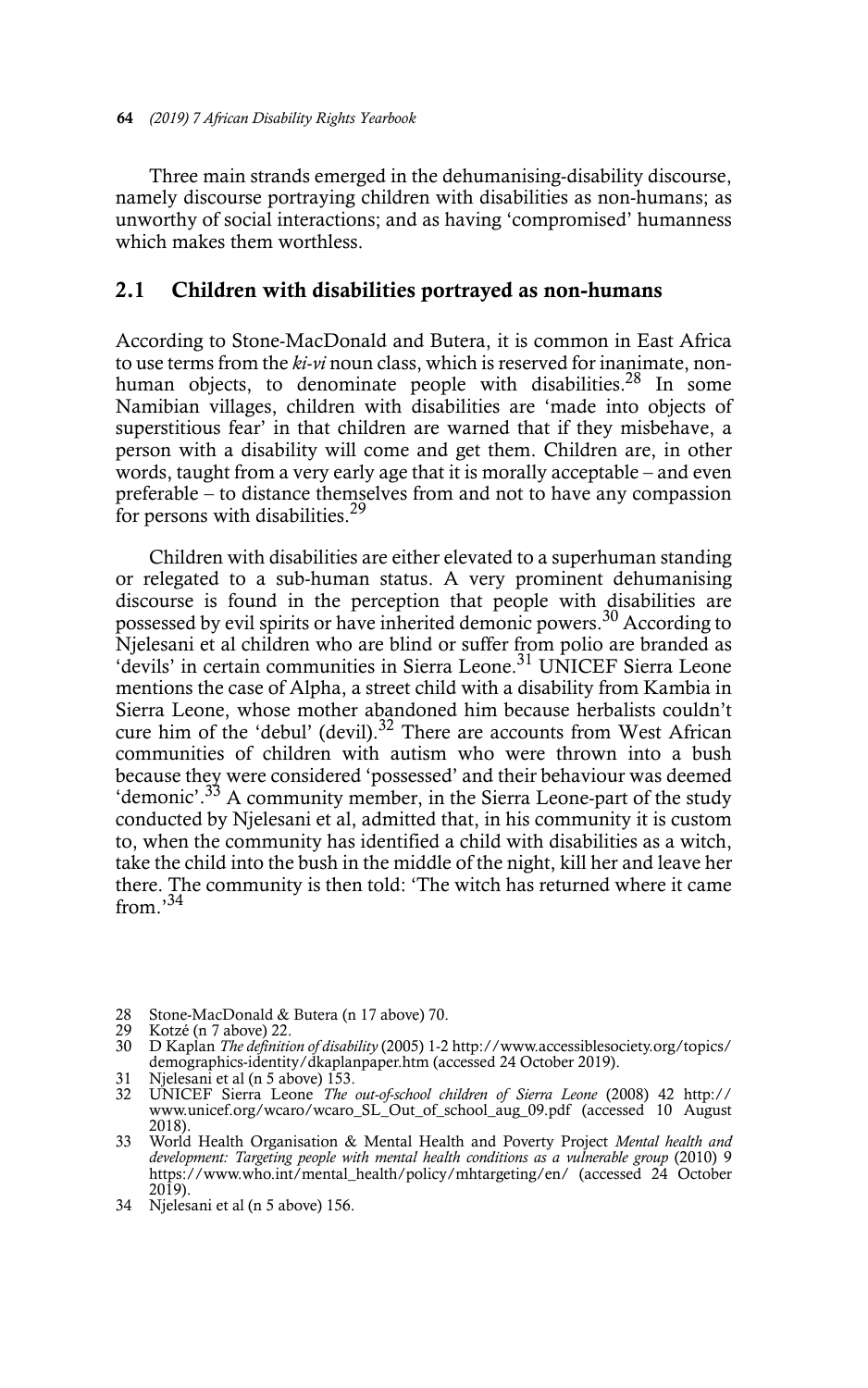Stobart documented cases of children who were accused of witchcraft and subjected to 'exorcism' or 'deliverance' rituals which involved beatings, holding a red hot blade, forced ingestion of potentially fatal substances and incisions to release 'evil forces'.<sup>35</sup> In Sierra Leone, for example, persons with disabilities are forced to drink kerosene.<sup>36</sup> In 2013 Cobbinah found the belief that disability is a curse was still quite widespread in Uganda.<sup>37</sup> The practice to consult traditional spiritual mediums who are believed to have supernatural powers to keep demons at bay and to bring about healing from 'disability' is common in rural Ethiopia.<sup>38</sup> In some parts of Ghana, children with psychosocial disabilities are subject to abuse in prayer camps where they are chained to trees for hours, denied food, and exposed to the sun as part of their 'healing' process.39 Odoom and Van Weelden reveal that in Northern Ghana two reasons are proffered why children with intellectual disabilities are referred to as *kinkirigo* (spirit children). These children are either seen as 'not meant for this world' or as being sent by the spirits to bring harm to a family.<sup>40</sup>

Accusations of witchcraft are used to explain the perceived abnormality and unnaturalness of disability. $41$  In the Central African Republic and neighbouring countries, children (mostly boys) with physical deformities or conditions such as autism, are accused of witchcraft, subjected to abuse and driven out of their homes and communities. Molina reports the case of a ten-year-old girl with a hunchback living in the Democratic Republic of Congo who was abandoned by her mother in the marketplace after her father died. Her witchcraft was regarded as the cause of her father's death and her 'hump' was taken as proof of her witchcraft.<sup>42</sup> In the Central African Republic, a disabled child accused of witchcraft can be executed because 'witchcraft' is a criminal offence under the Penal Code punishable by execution in cases where the 'witch' is accused of

- 37 Cobbinah (n 12 above) 37.
- 
- 38 T Tirussew Disability in Ethiopia: Issues, insights and implications (2005) 37.<br>39 Human Rights Watch "'Like a death sentence": Abuses against persons with mental<br>disabilities in Ghana' (2012) 59 http://www.hrw.org/site
- 40 AJ Odoom & K van Weelden (ed) *Report on the level of stigmatization, discrimination and exclusion of persons with intellectual disability and their families in Ghana* (2011) 1.
- 41 A Cimpric *Children accused of witchcraft: An anthropological study of contemporary practices in Africa* (2010) 2, 17 http://www.unicef.org/wcaro/wcaro\_children-accused-of-witch craft-in-Africa.pdf (accessed 8 October 2019); Njelesani et al $\bar{p}$ (n 5 above) 156.
- 42 JA Molina *The invention of child witches in the Democratic Republic of Congo: Social cleansing, religious commerce and the difficulties of being a parent in an urban culture. Summary of the* research and experiences of Save the Children's 2003-2005 programme (2005) 20.

<sup>35</sup> E Stobart 'Child abuse linked to accusations of "possession" and "witchcraft"' in JS La Fontaine *The devil's children: From spirit possession to witchcraft; new allegations that affect children* (2009) 21.

<sup>36</sup> United Nations Department of Economic and Social Affairs (DESA) *Toolkit on disability for Africa: Culture, beliefs and disability* (2016) 11 https://www.un.org/ development/desa/dspd/2016/11/toolkit-on-disability-for-africa-2/#English (accessed 24 October 2019).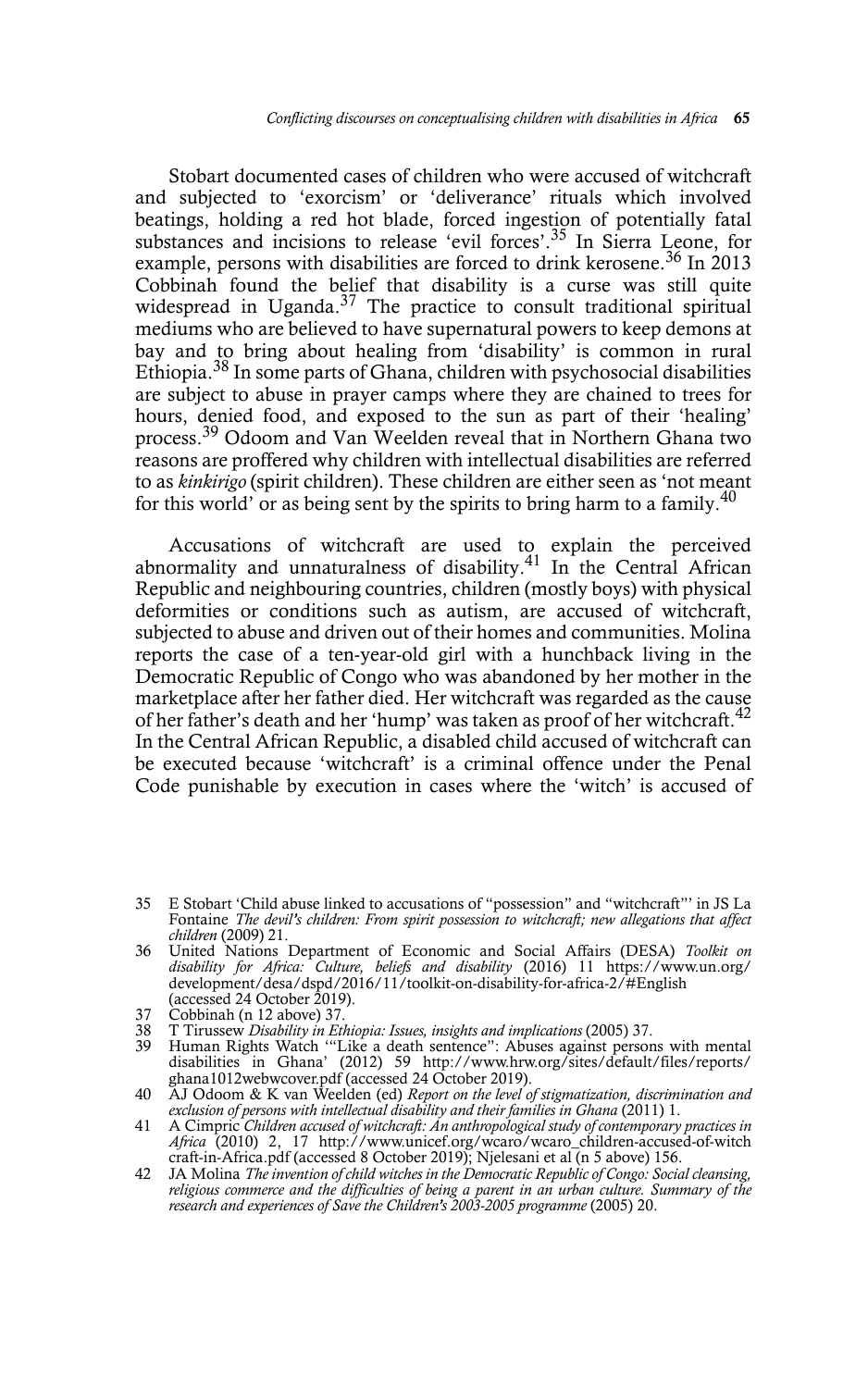homicide.43 In its 2010 Concluding Observations to Nigeria, the CRC Committee expressed its 'utmost concern at reports of arbitrary killings of children during the course of activities designed to extract a confession of witchcraft or resulting from exorcism ceremonies'.<sup>44</sup>

Several child participants in Baffoe's study on the stigmatisation of people with disabilities in Ghana referred to the fact that their humanness is vilified: 'People don't regard us as human beings', 'They say all kinds of dirty things about me as if I am not a human being' and 'Why can people not accept us for who we are as human beings?'.<sup>45</sup> A 12-year-old boy from Guinea with a physical impairment explained that his father took him out of school because the other children called him 'half a person' and 'incomplete'.<sup>46</sup>

Discourse that demotes children with disabilities to the status of animals is common. Kumar describes the plight of a Nigerian girl with a clubfoot who is called 'a goat' by village children.<sup>47</sup> In some places in South Africa, children with albinism are referred to by members of some communities as 'nkau', which means 'apes', 'monkeys' or 'baboons'.48 This is also the case in certain communities in Swaziland where children with albinism are referred to as *izinkawu* (monkeys).<sup>49</sup>

In parts of Togo, children with cerebral palsy or children who cannot stand are called 'snakes' and are drowned during a ritual where the children are believed to be sent back to where they came from.<sup>50</sup> A participant in the study conducted by Njelesani et al referred to above confirmed that in some communities in Togo children with cerebral palsy who cannot stand are called 'snakes' and are drowned during a ritual to 'prevent the return of the snake in [sic] the family'.<sup>51</sup> A study conducted by Bayat in the Ivory Coast (mostly in Abidjan) on children with intellectual

- 43 Art 51-58 Loi N 10.001 Du 06 Janvier 2010 Portant Code Penal Centrafricain Journal Officiel De La Republique Centrafricaine Edition Speciale; R Bannor-Addae *Central African Republic: Children, not witches* (2009) 2 https://www.unicef.org/infobycountry/ car\_49658.html (accessed 25 October 2019).
- 44 Concluding Observations– on the consideration of reports submitted by states parties under article 44 of the Convention: Nigeria, CRC (21 June 2010) UN Doc CRC/C/ NGA/CO/3-4 (2010) para 67.
- 45 Baffoe (n 23 above) 193-194.<br>46 Plan International Norway et
- 46 Plan International Norway et al (n 3 above) 7.
- 47 D Kumar 'Africa's disabled cursed by apathy and abuse' (2013) 23 September *Al Jazeera* http://www.aljazeera.com/indepth/features/2013/09/2013922121017135639.html
- (accessed 24 October 2019). 48 African Child Policy Forum *The African report on violence against children* (2014) 52 https://app.box.com/s/iclv9c70sigmceyl30ym (accessed 24 October 2019); 'Albinos' lonely call for recognition' *Mail & Guardian* 17 May 2012 http://mg.co.za/article/ 2012-05-17-albinos-lonely-call-for-recognition (accessed 24 October 2019).
- 49 HL Ndlovu 'African beliefs concerning people with disabilities: Implications for theological education' (2016) 20 *Journal of Disability & Religion* 33.
- 50 Plan International *Outside the circle: A research initiative by Plan International into the rights of children with disabilities to education and protection in West Africa* (2013) 25-26 https:// www.planusa.org/docs/education-outside-circle.pdf (accessed 24 October 2019).
- 51 Njelesani et al (n 5 above) 156.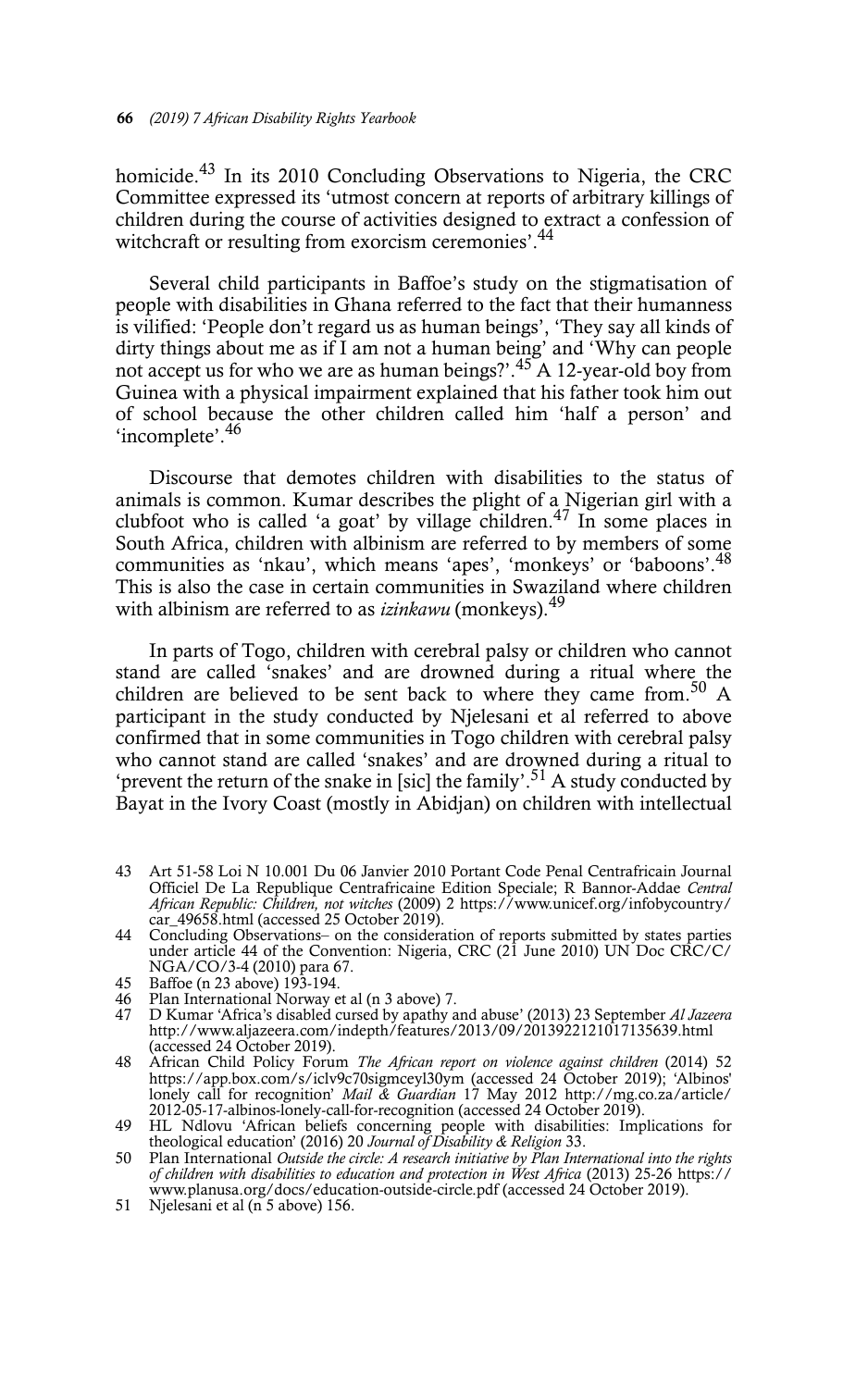and developmental disabilities found that these children are commonly called 'snake children'. The term seems to have originated from a folktale of a pregnant woman who, although forbidden to do so, ate some food in the woods and dropped a few bread crumps. A snake that ate them became so obsessed with human food that he exchanged places with the unborn child in the women's womb and was born into the human world.<sup>52</sup> Bayat concluded that these children are regarded as 'animals with no moral status'.<sup>53</sup> To get rid of them, they are either killed or taken back into the woods and left there to turn back into snakes or allowed to live in the community as an 'other', in other words, a 'non-human'.<sup>54</sup> Julieth, a woman with albinism, recalls how her uncle once told her father to get rid of her because she looks like a fish.<sup>55</sup>

The plight of children with albinism is at the centre of the demonising discourse. Traditional societies are torn between the contradictory discourses that portray persons with albinism as divine beings on the one hand and sacred monsters on the other.<sup>56</sup> They are believed to be in possession of *evu* – the witch substance – which they can use either in a positive way as a healer, seer, musician, dancer, orator or hunter, or in a harmful way as a witch. $57$  In Kenya, Swaziland and Tanzania, children with albinism are referred to as *zeru-zeru* (the Swahili word for 'ghostlike creature'). The first person with albinism who became a Member of Parliament in Tanzania, Ms Kway-Geer recalls how, when she was a child, other children ran after her shouting '*zeru-zeru*'.58 In the Central African Republic, a child with albinism is believed to be the offspring of a woman who had sexual intercourse with a water spirit.<sup>59</sup> In Malawi, people living with albinism are sometimes referred to as *napwere* which equates them to a tomato with leaf-spots. $60$  Amnesty International mentions that women with albinism in Malawi are called *machilitso*, meaning 'cure', because of the belief that sex with them can cure men of  $H$ IV $61$ 

- 52 M Bayat 'The stories of "snake children": Killing and abuse of children with developmental disabilities in West Africa' (2015) 59 *Journal of Intellectual Disability Research* 7.
- 53 Bayat (n 52 above) 9.
- 54 Bayat (n 52 above) 7-8.
- 55 G Brocco 'Albinism, stigma, subjectivity and global-local discourses in Tanzania' (2016) 23 *Anthropology & Medicine* 234. 56 Cimpric (n 41 above) 29.
- 
- 57 Cimpric (n 41 above) 11.<br>58 IIN Office of the High C
- 58 UN Office of the High Commissioner for Human Rights 'The human rights of people with albinism in Kenya' (2014) para 24; DH Salewi 'The killing of persons with albinism in Tanzania: A social-legal inquiry' unpublished LL Pretoria, 2011 10; 'Surprise of Tanzania's albino MP' *BBC News* 2008 http://news. bbc.co.uk/2/hi/africa/7348528.stm (accessed 24 October 2019).
- 59 Cimpric (n 41 above) 29.

60 As above. 61 Amnesty International '"We are not animals to be hunted or sold": Violence and discrimination against people with albinism in Malawi' (2016) 18 https://www. amnesty.org.uk/files/we\_are\_not\_animals\_-\_malawi\_report\_-\_final\_formated.pdf (accessed 24 October 2019).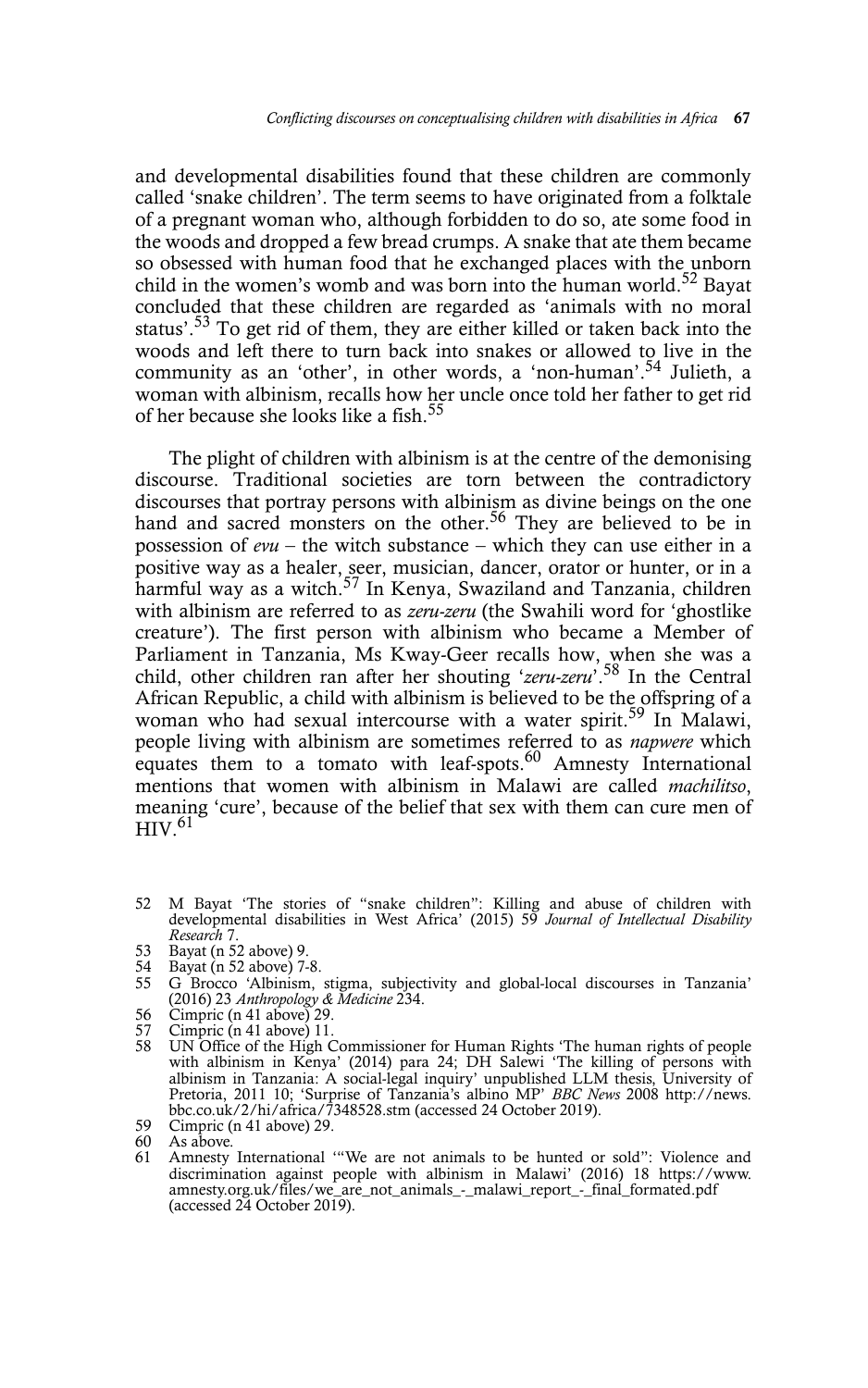Hosea, himself a person living with albinism, divulges that people living with albinism are confronted with myths such as they are 'not human', 'never die', are cursed by the gods and anyone who touches them will become cursed too. Another myth is that anyone possessing charms and potions containing hair, body parts and organs of persons living with albinism will be rich and prosperous.<sup>62</sup> Hosea conveys how they had to flee Mwanza in Tanzania after being warned that there were people planning to murder him and his brother (also living with albinism) to harvest their body parts.<sup>63</sup> Amnesty International reports children living with albinism in Malawi are hunted like animals because it is believed that their bones contain gold and having their bones in your possession will bring wealth, happiness and good luck.<sup>64</sup>

Because children with albinism are defined as something less than human, it is considered acceptable to discriminate against them or mistreat them.<sup>65</sup> Mostert attests to the death ritual customary to north-eastern Tanzania where babies with albinism are dropped into a lake and if they drown, it is taken as proof that they were not truly human.<sup>66</sup>

#### 2.2 The invisibility and exclusion discourse

Another discourse that came to the fore was the one that children with disabilities are unworthy of social (human) interaction. Partly because they are concealed, the majority of children with disabilities in African countries are not registered at birth or their birth is not recorded in public documents. For instance, about 80 per cent of children with visual impairments surveyed in Ethiopia and about 70 per cent of children with multiple disabilities surveyed in Uganda were not registered at birth.<sup>67</sup>

These children are hidden or abandoned because they are regarded as a sign of impurity, a curse and a shame on their families.<sup>68</sup> Members of the community tend to disassociate themselves from members of that family

- 63 M Hosea (n 62 above) 7.
- 64 Amnesty International (n 61 above) 9.
- 65 K Allen 'The human rights case of persons with albinism in Uganda' (2011) 1 *Undergraduate journal of global citizenship* 9 http://digitalcommons.fairfield.edu/jogc/ vol1/iss1/1?utm\_source=digitalcommons.fairfield.edu%2Fjogc%2Fvol1%2Fiss1%2F1
- &utm\_medium=PDF&utm\_campaign=PDFCoverPages (accessed 24 October 2019). 66 MP Mostert 'Stigma as [a] barrier to the implementation of the Convention on the Rights of Persons with Disabilities in Africa' (2016) 4 *African Disability Rights Yearbook* 3 12.
- 67 African Child Policy Forum *Educating children with disabilities in Africa: Towards a policy of inclusion* (2011) 35.
- 68 African Child Policy Forum *The lives of children with disabilities in Africa: A glimpse into a hidden world* (2011) 42, 52; Baffoe (n 23 above) 195; Kumar (n 47 above); Plan International (n 50 above) 8, 25; UNICEF Promoting the rights of children with disabilities (2007) 4, 14 *Innocenti Digest* http://www.un.org/esa/socdev/unyin/ documents/children\_disability\_rights.pdf (accessed 8 October 2019).

<sup>62</sup> M Hosea 'Living with albinism, discrimination and superstition' in UNICEF *The state of the world's children: Children with disabilities* (2013) 6.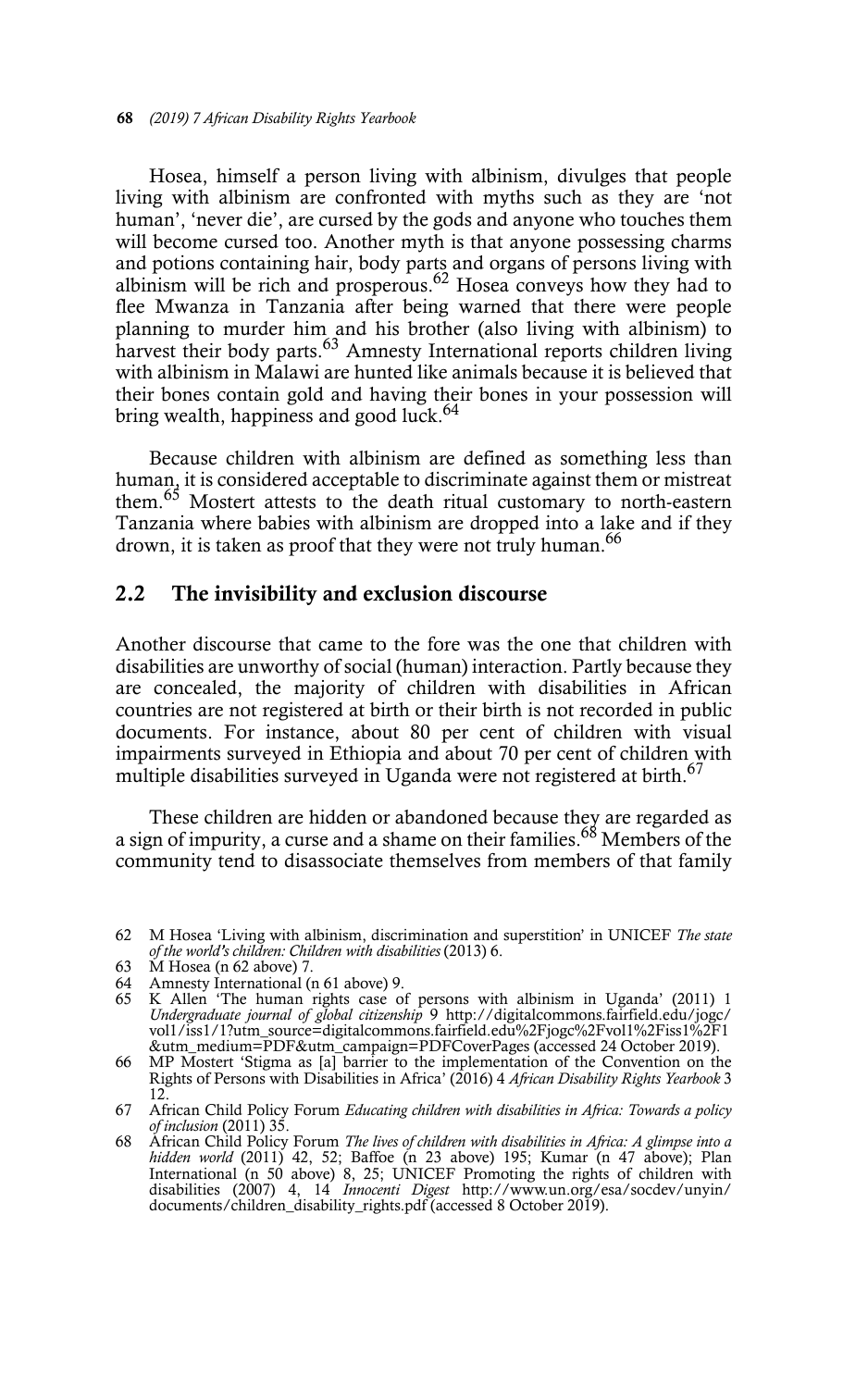and effectively isolate the child and his/her family from community participation. This can be attributed to the fact that the stigma tends to spread from the stigmatised – the child with the disability – to his or her close relatives. More often than not, those closest to the stigmatised person tend to deny, hide or sever relations with the stigmatised person.<sup>69</sup> Ghoneim relates the story of a 13-year-old boy who suffers from cerebral palsy and spina bifida who whenever he and his family visit relatives, is kept in a bedroom away from others because they find his presence embarrassing.<sup>70</sup> The common belief that disability is punishment from God results in the practice of hiding children with disabilities in the house so that their supposed sins do not become known.<sup>71</sup> Her research team found children with disabilities who were kept hidden away for their whole lives. A women living with albinism in Malawi mentioned, in an interview with Amnesty International, that she and her sister – who also lives with albinism – were given food separately from the other children.<sup>72</sup>

Brocco mentions that because mothers who give birth to a child with albinism are believed to be the primary cause of the 'abnormality' they are marginalised and the choice whether or not to reject a child with albinism lies mostly with fathers.73 The UN Office of the High Commissioner for Human Rights<sup>74</sup> reported the case of a mother who received a one-year prison sentence for killing her 4-month-old baby daughter because she was born with albinism. The father threatened to divorce the mother because having a child with albinism was a bad omen and a disgrace to the family.

Some customs prohibit a person with a disability from attending national or cultural events where royalty will be present (such as the reed dance in Swaziland) because it is believed that 'a disabled person making contact or coming close to royalty will actually bring bad luck to either the king or the queen mother'.<sup>75</sup> Eide and Jele inferred from their national representative study in Swaziland, that there is a belief that people with disabilities are bewitched or possessed by bad spirits. As a result, people with disabilities are not allowed to be part of society.<sup>76</sup> Even after death, persons with disabilities are excluded from customary practices as they may not be buried according to traditional funeral rites.<sup>7</sup>

72 Amnesty International (n 61 above) 17.<br>73 Brocco (n 55 above) 234.

77 DESA (n 36 above) 7.

<sup>69</sup> Goffman (n 25 above) 30; DESA (n 36 above) 6; Njelesani et al (n 5 above) 156.<br>70 'Breaking "the curse" of disabled children in South Africa' Al Jazeera News South

<sup>70 &#</sup>x27;Breaking "the curse" of disabled children in South Africa' *Al Jazeera News South Africa* 21 April 2017 https://www.aljazeera.com/blogs/africa/2017/04/breaking-cursedisabled-children-south-africa-170421190937536.html (accessed 24 October 2019).

<sup>71</sup> Cobbinah (n 12 above) 36-37; KA Erikson et al 'Recognition as a valued human being: Perspectives of mental health service users' (2012) 19 *Nursing ethics* 358.

<sup>73</sup> Brocco (n 55 above) 234.<br>74 UN Office of the High C

<sup>74</sup> UN Office of the High Commissioner for Human Rights (n 58 above) para 37.

<sup>75</sup> Kotzé (n 7 above) 52.<br>76 AH Eide & B Jele Li

<sup>76</sup> AH Eide & B Jele *Living conditions among people with disabilities in Swaziland: A national representative study* (2011) 11.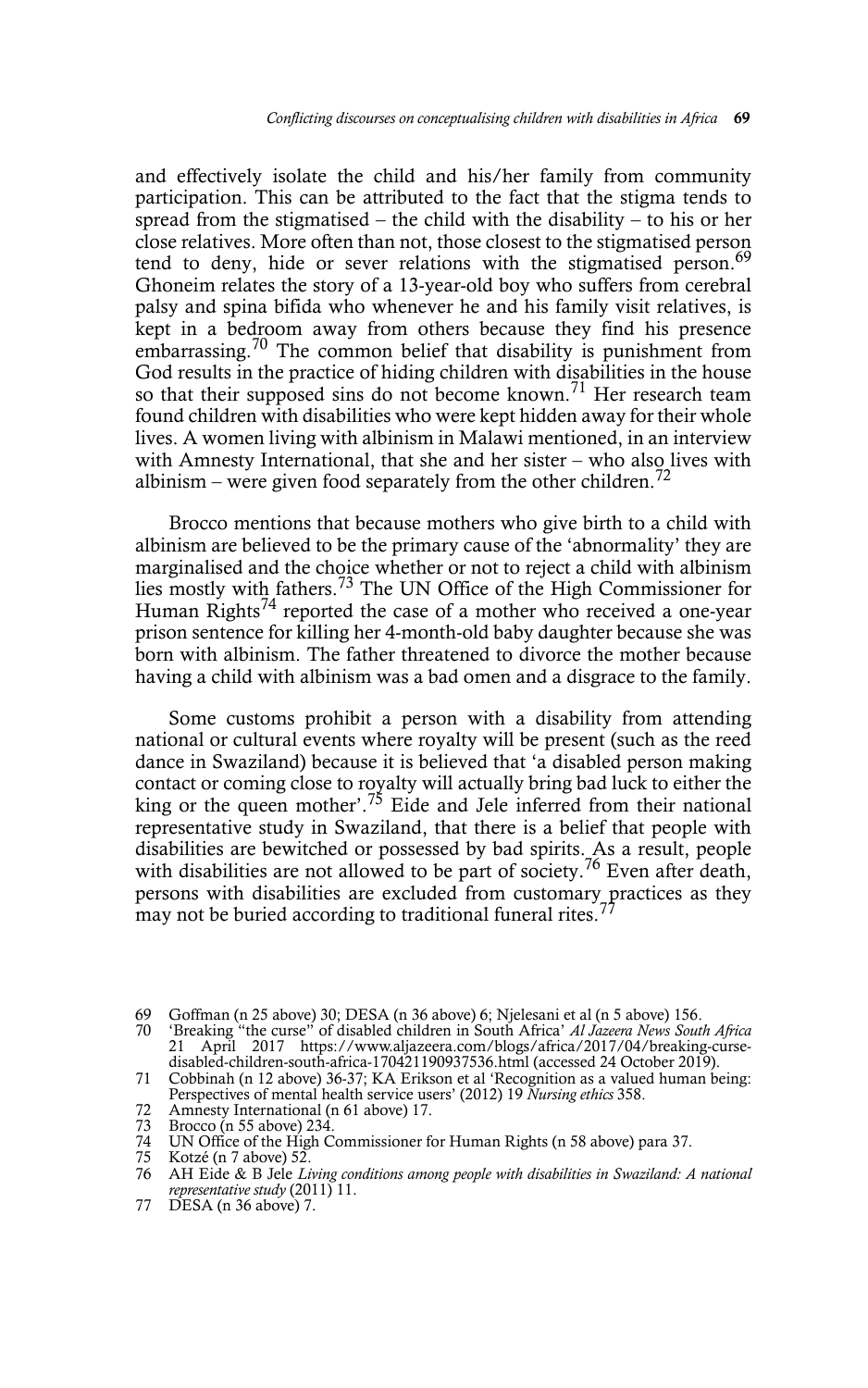It seems to be quite common to deny children with disabilities any participation or voice.<sup>78</sup> Non-participation by people with disabilities is not due to inability, but to discriminatory attitudes and practices.<sup>79</sup> Their right to develop towards self-determination is denied. Parents do not allow children with disabilities to attend school either because they want to protect them or because they are ashamed of them. Human Rights Watch quotes a person with a mental disability who claimed: 'People look down upon you; those who know you will not want you to speak in society.<sup>80</sup>

The ultimate form of denying somebody self-determination is institutionalisation without consent. Slee correctly describes institutionalisation as 'social severance'.<sup>81</sup> Institutionalisation worsens stigmatisation and stereotyping, and isolates children with disabilities from their communities.82 In the case of *Purohit v The Gambia*, the African Commission on Human and People's Rights deals with the forced and indefinite institutionalisation of mentally disabled persons under the Gambian Lunatics Detention Act. The Commission confirmed the following:

The Commission maintains that mentally disabled persons would like to share the same hopes, dreams and goals and have the same rights to pursue those hopes, dreams and goals just like any other human being. Like any other human being, mentally disabled persons or persons suffering from mental illnesses have a right to enjoy *a decent life, as normal and full as possible*, [our emphasis] a right which lies at the heart of the right to human dignity.<sup>83</sup>

#### 2.3 The discourse of denunciation

People with disabilities – and children in particular – are regarded as worthless and without any future.<sup>84</sup> In the Luganda language spoken in Uganda, people with disabilities are called *kikulekule,* which means 'something strange'. They are also referred to as *kateyamba,* which means 'helplessness' or 'someone who cannot help him or herself'.85 They grow up with a profound sense of their own incapacity and being defined by what they are not and what they cannot do.<sup>86</sup> Having a child with disabilities is regarded as a setback or a punishment sent by the gods.

<sup>78</sup> B Ransom *Missing voices: Children with disabilities in Africa* (2009) 4.

<sup>79</sup> Ransom (n 78 above) 5.

<sup>80</sup> Human Rights Watch (n 39 above) 59. 81 Slee (n 24 above) 102. 82 Inclusion International *Hear our voices: A global report – People with an intellectual disability* and their families speak out on poverty and exclusion (2006) 44 http://inclusion-<br>international.org/wp-content/uploads/2013/07/Hear-Our-Voices-with-Covers.pdf (accessed 24 October 2019).

<sup>83 (2003)</sup> AHRLR 96 (ACHPR 2003) para 61. 84 African Child Policy Forum (n 68 above) 50-51.

<sup>85</sup> Cobbinah (n 12 above) 27.

<sup>86</sup> G Lansdown *Disabled children in Nepal: Progress in implementing the Convention on the Rights of the Child* (2003).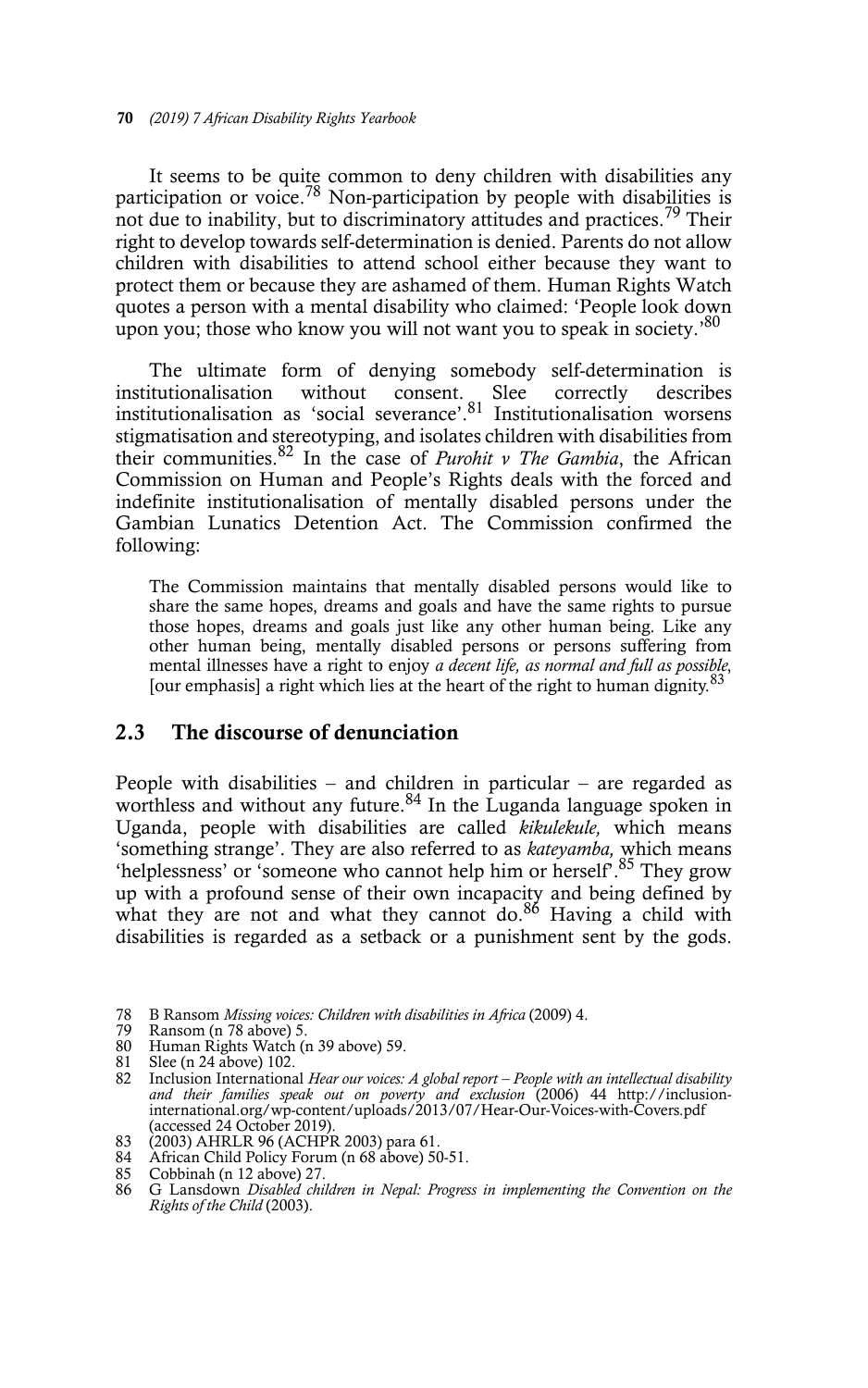Children are, it is believed, given to parents to assist them in old age and a child with a disability is incapable of that. $87$ 

Plan International tells the story of a ten-year-old girl who is paralysed from the waist down. She is regarded as a liability by her parents who see no use in sending her to school. After all, she has no prospects and will never be able to marry.88 This belief was also evident in a study conducted by the Kenyan Red Cross Society et al on children with disabilities in the Turkana County in Kenya.<sup>89</sup> Kavesu conducted a study for Save the Children Sweden in 3 districts, Jonglei, Lakes and Northern Bahr el Ghazal in Southern Sudan and it is evident that girl participants accept that they are regarded as liabilities without any future prospects. The girls commented inter alia: 'Girls with disabilities are not taken to school because they may not get married and thus bring wealth to the family' and 'Parents feel like they are wasting resources sending a girl with disability to school'.<sup>90</sup> Sadly, these comments also speak to the marginalisation of girls in general and the fact that their 'value' lies in being a commodity. Girls with disabilities do not even have the value of being a commodity. A parent with a child with disabilities who participated in the study conducted under the auspices of Inclusion Ghana in the Greater Accra, Volta, Upper East and Brong Ahafo regions in Ghana commented on her attempts to take her child to school: 'The teacher in the regular school called to tell me it was useless bringing my child to school. He would never learn anything'.<sup>91</sup>

A mother with a daughter with epilepsy who participated in a qualitative study conducted in December 2015 in the Kamuli District in Uganda's Eastern Region by Plan International Norway et al explains that children with disabilities are vulnerable to violence because they are perceived as having no value, 'are good as nothing', 'very useless' and have 'nothing good in them'. $92$ 

Plan International links the conceptualisation of and the attitudes towards children with disabilities to infanticide and the trade in body parts of children with disabilities in West Africa.<sup>93</sup> Infanticide and the trade in body parts illustrate how children with disabilities are objectified and not regarded as human beings with self-worth. In fact, the study conducted in Turkana referred to above found these children are described as 'not alive'

<sup>87</sup> JK Gona et al 'Caring for children with disabilities in Kilifi, Kenya: What is the carer's experience?' (2010) 37 *Child care, health and development* 179.

<sup>88</sup> Plan International (n 50 above) 25-29.

<sup>89</sup> Kenyan Red Cross Society et al *Childhood disability and malnutrition in Turkana Kenya: A summary report for stakeholders and policy* (2014) 9 https://www.lshtm.ac.uk/sites/ default/files/2019-06/Malnutrition-and-Disability-Report-Full-Report.pdf (accessed 24 October 2019).

<sup>90</sup> B Kavesu *Children discriminated against in Southern Sudan* (2007) 10.<br>91 Odoom & Van Weelden (n 40 above) 14.

Odoom & Van Weelden (n 40 above) 14.

<sup>92</sup> Plan International Norway et al (n 3 above) 30.

<sup>93</sup> Plan International (n 50 above) 8, 36.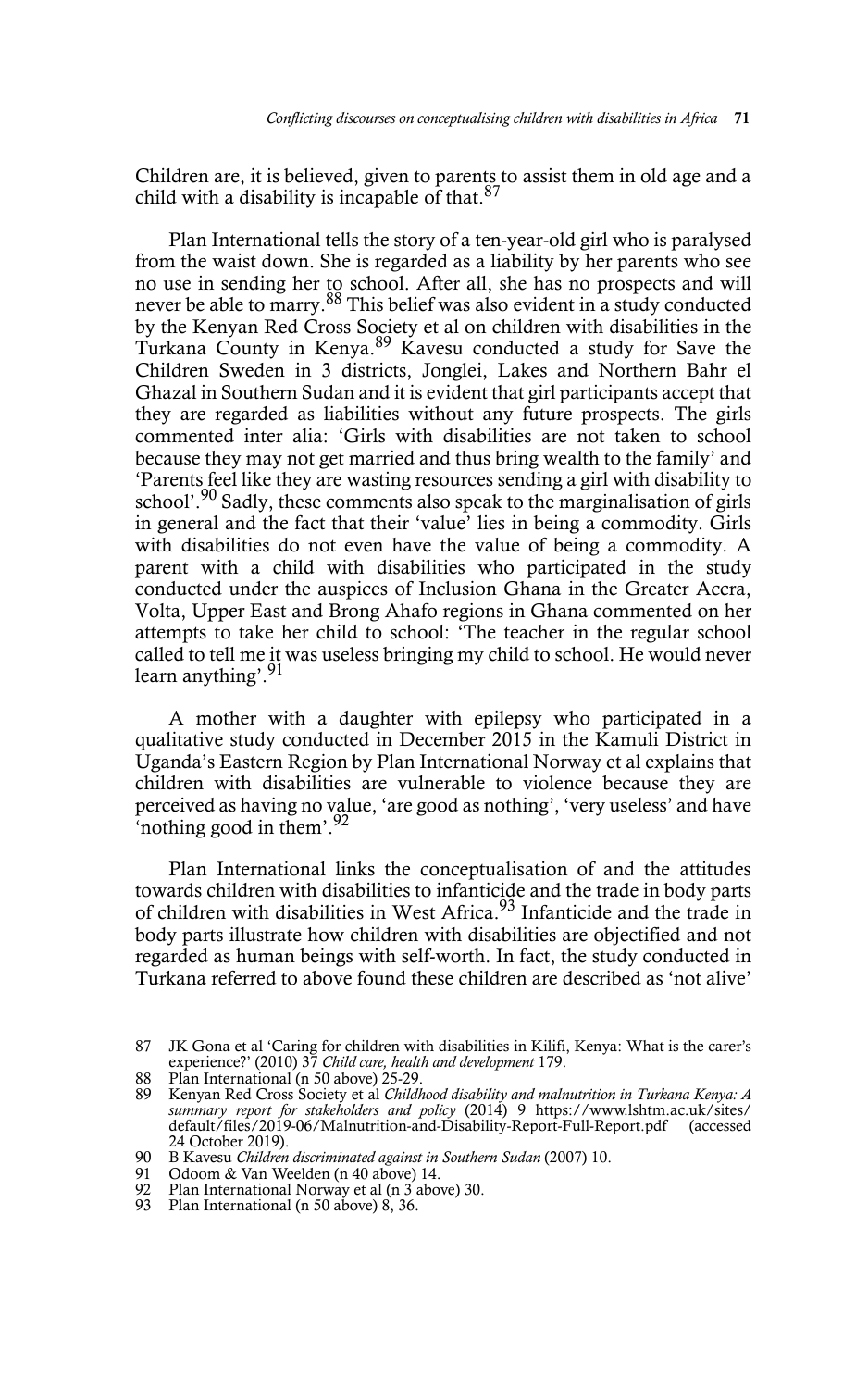and 'dead useless person(s)'.<sup>94</sup> Brocco refers to the fact that, in Tanzania, people with albinism are referred to as *dili* – which means 'to deal' – and signifies the fact that their body parts are traded as commodities.<sup>95</sup> A participant in a study conducted by Bucaro recalls the common practise in the city of Mwanza in Tanzania where a crowd would run after a person with albinism harassing him or her yelling *dili-dili*. 96 The same beliefs and practices were identified in Malawi and Burundi.<sup>9</sup>

During a workshop organised by the Southern African Federation of the Disabled held in Kempton Park in October 2007, people with disabilities described how they were branded by people in their communities. A discourse of invalidation is evident from descriptions such as: 'morons', 'idiots', 'stupid', 'non-achievers', 'not worthy of wasting money on', 'useless to society', 'remains a child – not expected to ever behave like an adult', 'a burden', 'a liability', 'unproductive', and 'cannot be educated'.<sup>98</sup>

According to Plan International, children with disabilities are regarded as only good for becoming beggars.<sup>99</sup> Kamaleri and Eide concluded after a national household survey in Lesotho during 2009 and 2010 that people with disabilities are perceived as 'objects of charity and passive recipients of rehabilitation' and excluded from society.100 Wa-Mungai101 argues that beggary is seen as an activity reserved for people with disabilities. In support of his argument, he refers to the Gĩkũyũ phrase *Urahooya nĩ kwonja wonjete*?, meaning: 'Why beg as if you are crippled?' It appears in a song by Daniel Kamau Mwai and also to the Kiswahili phrase, with the same meaning, *mbona unaomba kama wewe ni kilema*?

There is a general belief that children with disabilities cannot be educated because they are stupid.<sup>102</sup> The Akan-speaking people in Ghana, call a person with intellectual disabilities *jimijimi* or *nea wanyinagya n'adwene ho* (a person who has outgrown his brains).103 Odoom and van Weelden mention that the Ewe-speaking people in Ghana refer to a person with intellectual disabilities as *asotowo* (idiot or fool). They also quote an

- 94 Kenyan Red Cross Society et al (n 88 above) 9.
- 95 Brocco (n 55 above) 230. Also see UN Office of the High Commissioner for Human Rights (n 58 above) para 24.
- 96 S Bucaro 'A black market for magical bones: The current plight of East African albinos' (2010) 15 *Loyola Public Interest Law Reporter* 131 134. 97 DESA (n 36 above) 7.
- 
- 98 R Rieser *Developing disability equality: Implementing inclusive education in South Africa Part 1* (2008) 7, 8.
- 99 Plan International (n 49 above) 37.
- 100 Y Kamaleri & AH Eide *Living conditions among people with disabilities in Lesotho* (2011) 16.
- 101 M Wa-Mungai '"For I name thee …": Disability onomastics in Kenyan folklore and popular music' (2009) 29 *Disability Studies Quarterly* http://dsq-sds.org/article/view/ 984/1172 (accessed 7 October 2019).
- 102 Ransom (n 78 above) 5.
- 103 Odoom & Van Weelden (n 40 above) 7, 16, 43.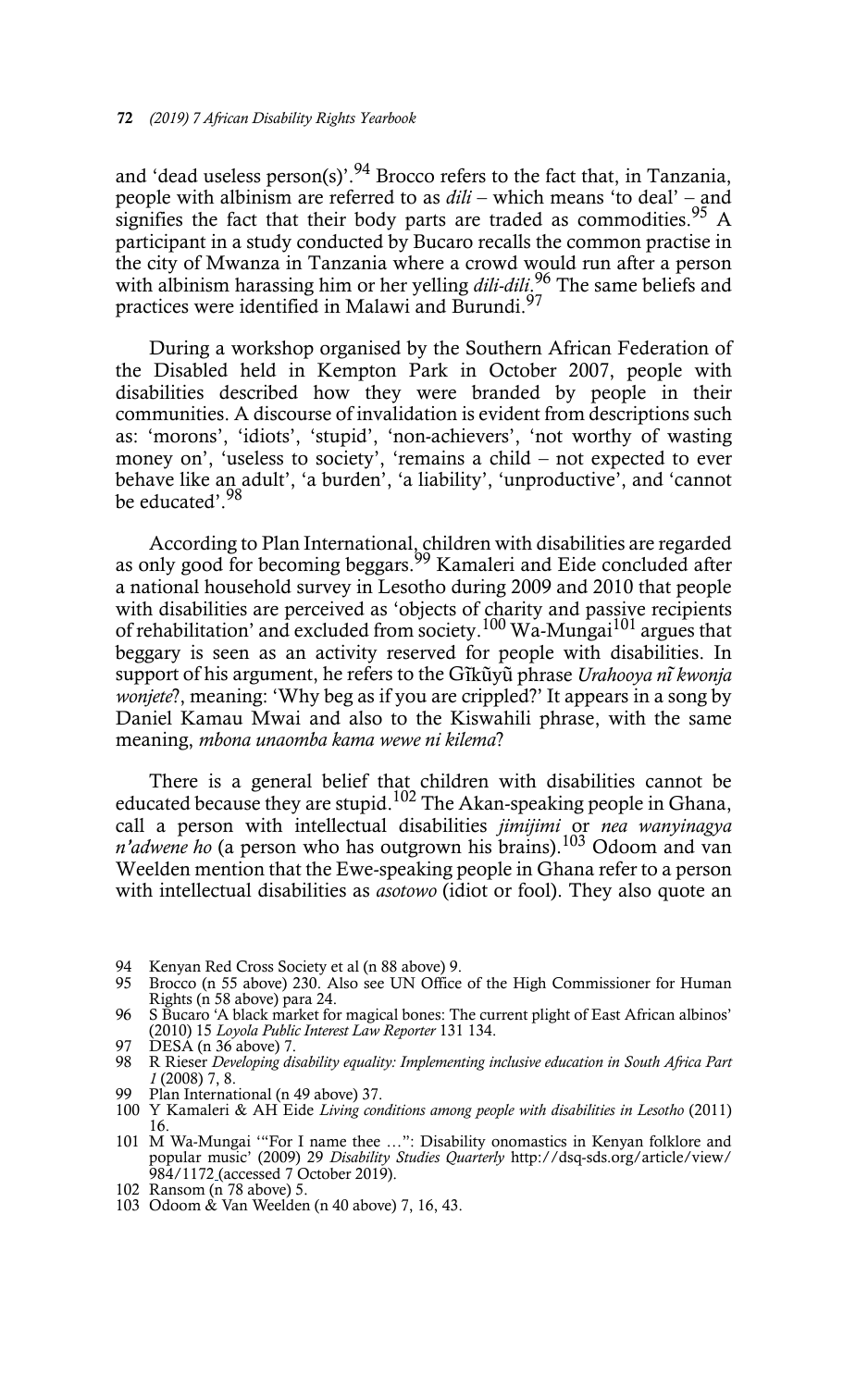educator in the Navrongo in the Upper East Region who said he is called 'the teacher of fools' or the 'fools' teacher'.<sup>104</sup> In Uganda persons with intellectual disabilities who are also hard of hearing are called *kasiru* which means 'a stupid person'.105 The World Health Organisation contends that even teachers who support inclusive education do not have high expectations of learners with disabilities.<sup>106</sup>

The African disability landscape is, as seen in the foregoing sections, littered with dehumanising and belittling discourses. But, countering those narratives, the Continent also offers us examples of inclusive and disability-friendly discourses, to which we now turn.

### 3 Positive African cultural narratives of disability

As revealed in the foregoing sections, the predominant lay narratives about disability in Africa are dehumanising. But there are societies where discourses are respectful and inclusive with clear indications of the personfirst discourse.<sup>107</sup> 'People-first' language prefers the postmodified noun to the premodified noun:<sup>108</sup> 'Children with disabilities' instead of 'disabled children' and 'people who are hearing impaired' instead of the 'deaf and dumb' or 'the deaf'.<sup>109</sup> For instance, among the Dinka in Sudan, the phrase *raan chie ming* is used, which translates to 'one who speaks using gestures', to describe people with hearing impairments. It is worth noting that the focus on the mode of communication rather than on the impairment itself is perfectly in line with the social model of disability.<sup>110</sup> In the DRC, among the Lingala, the term *ebosono* is used to describe a person with physical disabilities. The term literally means 'someone who cannot walk or perform physical tasks'.111 Among the Acholi of Northern Uganda, the term *latowa* (pl *Lutuwa*) which means 'a person with visual impairments' is used to describe a blind person. Similarly, the term *lading yit* which is translated as 'a person who cannot hear' is used to describe a deaf person.<sup>112</sup>

In Botswana, the concept *kagisano* imposes the responsibility for caring for the disabled on societies and communities; denoting that disability is seen as socially constructed.<sup>113</sup> This is related to the *botho* concept in

- 106 World Health Organisation & Mental Health and Poverty Project (n 33 above) 216.
- 107 Wa-Mungai (n 101 above).
- 108 H Halmari 'Political correctness, euphemism, and language change: The case of "people first"' (2011) 43 *Journal of Pragmatics* 828 829.
- 109 Halmari (n 108 above) 832.
- 110 Wa-Mungai (n 101 above). 111 As above.

<sup>104</sup> Odoom & Van Weelden (n 40 above) 1, 23.

<sup>105</sup> Cobbinah (n 12 above) 7, 16, 43.

<sup>112</sup> As above.

<sup>113</sup> AG Hopkin 'Special education in Botswana: Social inclusion or exclusion?' (2004) 18 *Pula: Botswana Journal of African Studies* 88 90.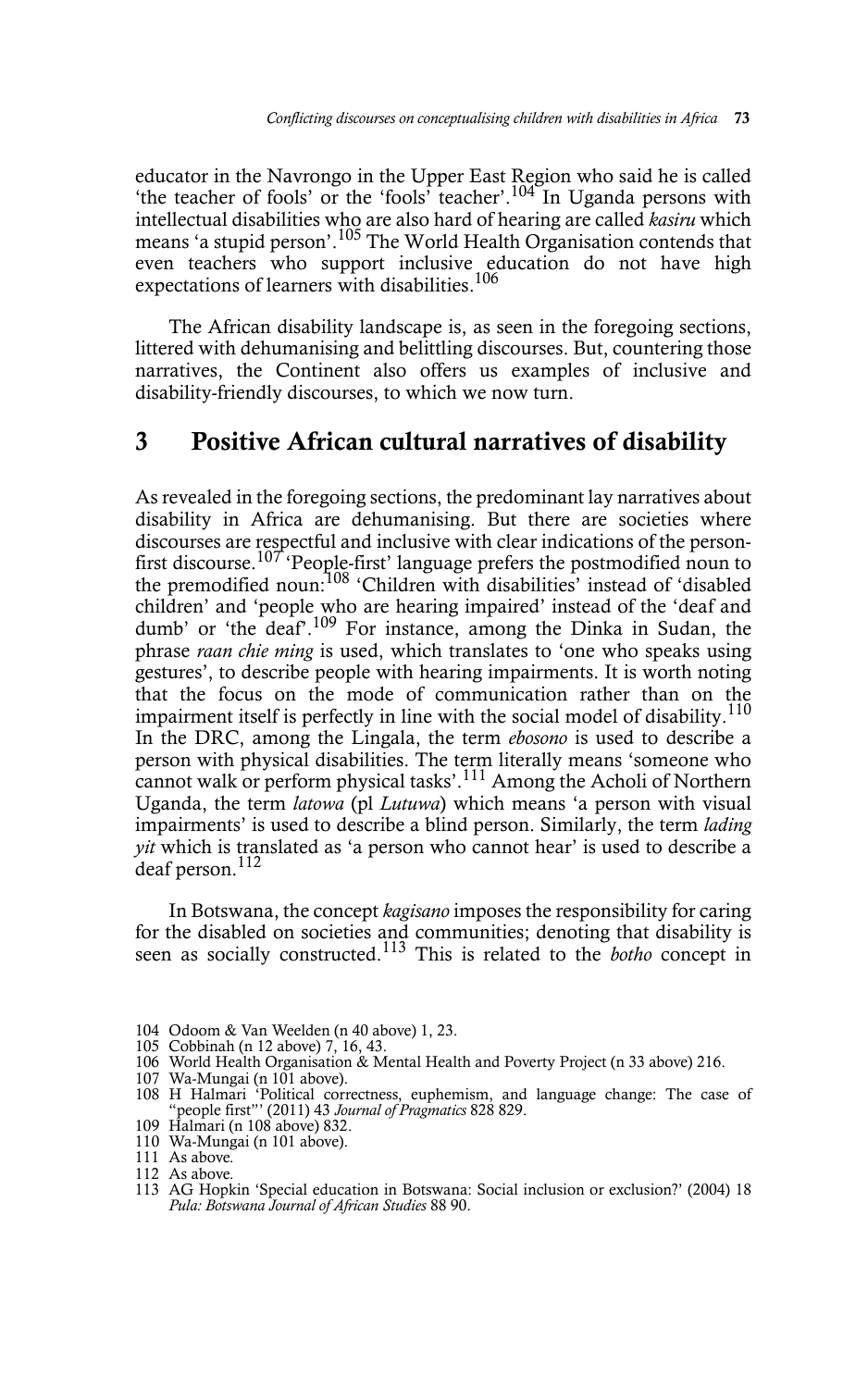Tswana, which means respect for the humanity in all human beings. A related notion, called ubuntu (in full it reads *Umuntu ngumuntu ngabantu*), is found among the Zulu. Eze<sup>114</sup> argues that the worldview of many other ethnic groups in sub-Saharan Africa is the principle of ubuntu. This concept embodies the fact that 'a person is a person through other people'.115 The African view of what it means to be human based on Ubuntu, regards disability as a common humanity and any threat to a child with disability is a threat to humanity.<sup>116</sup> Berghs<sup>117</sup> explains that:

Disablement happens when that otherness or diversity becomes a difference predicated as inhuman, for example, in that a person is viewed as threatening the social order, kinship relations or is viewed as morally outside the realm of what it socially means to be human.

The theory of Goodley and Runswick-Cole<sup>118</sup> that intellectual disabilities challenge people to reconsider 'normative, taken-for-granted, deeply societally ingrained assumptions about what it means to be human' also rings true with regard to children with disabilities. Because people do not want their idea of what it means to be human disrupted they tend to *dis* (African-American slang term meaning to 'put down, fail to show respect, abuse, and disparage') the person with disabilities and not accept him or her into the human registry. This theory may explain why the ubuntu worldview is *dissed* in favour of harmful customary beliefs about children with disabilities.

The authors contend that ubuntu, because it is a worldview of humanity as determined by the interrelatedness of people,  $119$  can be utilised to counter the dehumanising discourse. For example, sayings that support the ubuntu worldview such as *Motho gase mphshe ga a tshewe sesotlho* (no single human can be thoroughly and completely useless),  $^{120}$  could be employed to contradict dehumanising discourse on the worthlessness of children with disabilities.

*persons* (2011) 6.<br>
116 M Berghs 'Practices and discourses of ubuntu: Implications for an African model of disability?' (2017) 6 *African Journal of Disability 2*.

<sup>114</sup> MO Eze 'What is African communitarianism? Against consensus as a regulative ideal' (2008) 27 *South African Journal of Philosophy* 386 387.

<sup>115</sup> Desmond Tutu quoted in DR Jolley *U B U N T U: A person is a person through other*

<sup>117</sup> Berghs (n 116 above) 6.

<sup>118</sup> D Goodley & K Runswick-Cole 'Becoming dishuman: Thinking about the human through dis/ability' (2016) 37 *Discourse: Studies in the Cultural Politics of Education* 6.

<sup>119</sup> G Mji et al 'An African way of networking around disability' (2011) 26 *Disability & Society* 365.

<sup>120</sup> Eze (n 114 above) 388.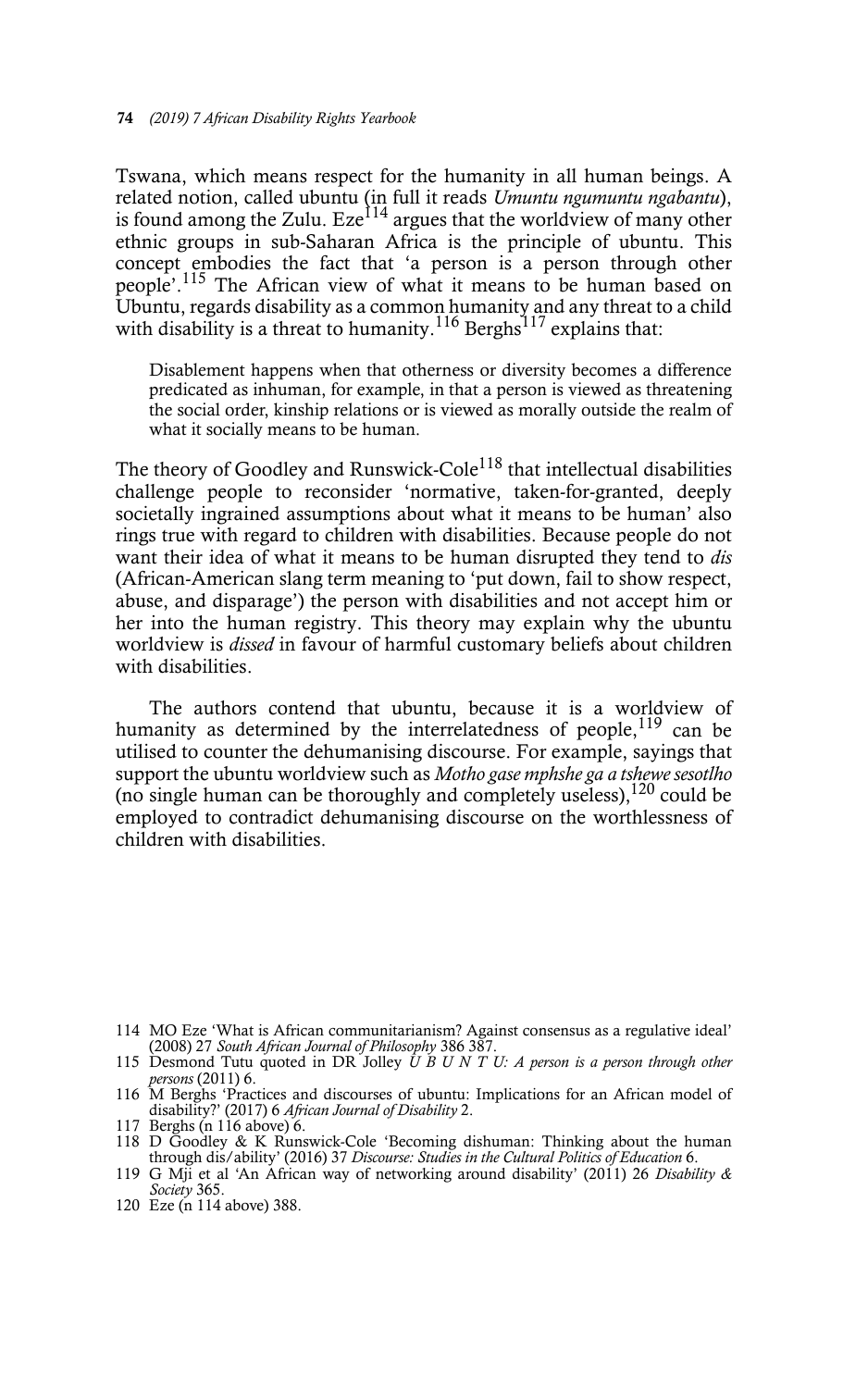# 4 Legislative narratives countering the dehumanising discourse

Human rights instruments counter the dehumanising discourse through the principle of human dignity – dubbed as 'the normative fountainhead of human rights'.<sup>121</sup> A number of countries in Africa have ratified major international human rights treaties which – directly or indirectly – promote a discourse focusing on the dignity of children with disabilities. Humanrights instruments that apply to all people (children included) that are notable in this regard include the Convention on the Rights of Persons with Disabilities (UNCRPD)<sup>122</sup> and the African Disability Protocol.<sup>123</sup>

Under article 8(2)(a), the UNCRPD calls upon states parties to take measures, to 'promote positive perceptions and greater social awareness towards persons with disabilities'. The Convention itself contributes towards promoting such positive perceptions and it contains ample evidence of discourse that focuses on people-first language, countering dehumanising discourse. Under its underlying principles, the UNCRPD promotes discourse emphasising people of disability as part of humanity. It calls for the 'respect for inherent dignity, individual autonomy including the freedom to make one's own choices, and independence of persons with disabilities'. It also calls for 'respect for difference and acceptance of persons with disabilities as part of *human diversity and humanity*' [our The UNCRPD counters exclusion and invisibility discourses by urging states parties to take measures to put children with disabilities on an equal footing with other children, to 'ensure that children with disabilities have equal rights with respect to family life' *and '*to prevent concealment, abandonment, neglect and segregation of children with disabilities'.<sup>125</sup> The UNCRPD contains provisions which are a direct contrast to dehumanising cultural discourses and practices. Under article  $8(1)(a)$ , the Convention urges states parties: 'To combat stereotypes, prejudices and harmful practices relating to persons with disabilities, including those based on sex and age, in all areas of life.'

The African Disability Protocol<sup>126</sup> contains a similar provision imploring states parties to reconceptualise people with disabilities:

States Parties shall take measures to discourage stereotyped views on the capabilities, appearance or behaviour of persons with disabilities, and they shall prohibit the use of derogatory language against persons with disabilities.

- 
- 123 Protocol to the African Charter on Human and Peoples' Rights on the Rights of Persons with Disabilities in Africa of 2018 (African Disability Protocol).
- 124 Art 3 UNCRPD.
- 125 Art 7 & 23(3) UNCRPD.
- 126 Art 2 African Disability Protocol.

<sup>121</sup> A Dimopoulos *Issues in human rights protection of intellectually disabled persons* (2010) 4. 122 Preamble, arts 1, 3(a), 8(1)(a) and 25(d) UNCRPD.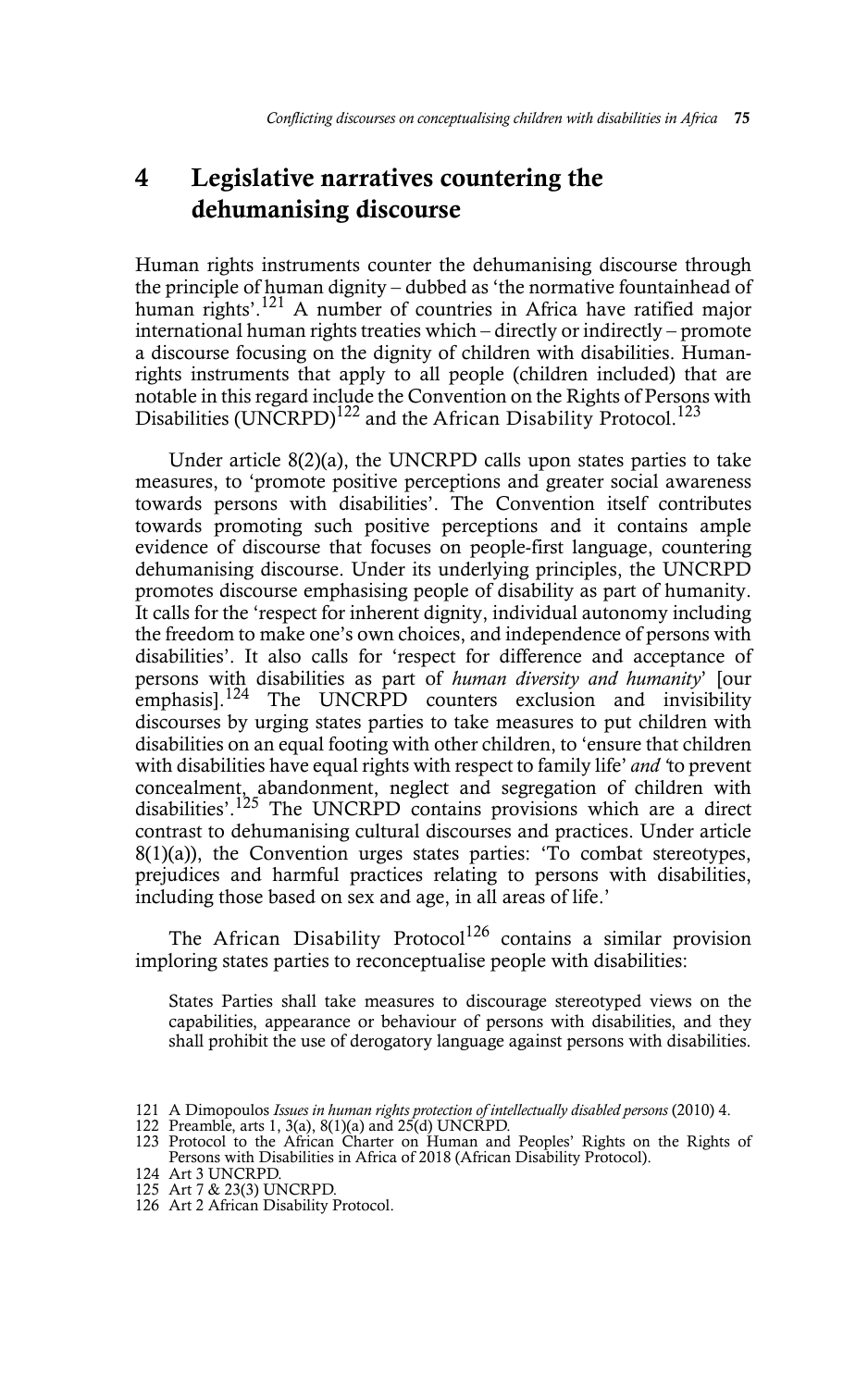The African Disability Protocol acknowledges persons with disabilities' inherent dignity, individual autonomy and freedom to make their own choices.127 It further appreciates the '*value* of persons with disabilities including those with high support needs, as full members of society' (our emphasis).<sup>128</sup> The African Disability Protocol defines harmful practices to include 'behaviours, attitudes and practices based on tradition, culture, religion, superstition, which negatively affect the human rights and fundamental freedoms of persons with disabilities or perpetuate discrimination'.<sup>129</sup> Similar to the UNCRPD, the African Disability Protocol urges states to take measures 'to eliminate harmful practices on persons with disabilities, including witchcraft, *abandonment*, *concealment*, *ritual killings* or the association of disability with *omen*' (our emphasis).130

Except for the above instruments, specific instruments were adopted to provide extra protection for children in particular. These include, inter alia, the Convention on the Rights of the Child  $(CRC)^{131}$  and the African Charter on the Rights and Welfare of the Child (ACRWC).<sup>132</sup>

The UNCRC General Comment 9 recognises the invisibility of children with disabilities:

Children with disabilities are disproportionately vulnerable to nonregistration at birth. Without birth registration they are not recognized by law and *become invisible* in government statistics … Children with disabilities who are not registered at birth are at greater risk of neglect, institutionalization, and even death [our emphasis].<sup>133</sup>

Though people-first language is not used in the ACRWC as it is in the UNCRC, it still supports equalising and empowering discourse. Equalising and empowering discourse is especially evident in article 13:

- a) Value: 'active participation in the community';
- b) Humanness: 'the right to special measures of protection in keeping with his physical and moral needs and under conditions which ensure his dignity';
- c) Social inclusion: 'fullest possible social integration'; and

128 Preamble African Disability Protocol.

130 Art 9(1) African Disability Protocol.

<sup>127</sup> Preamble African Disability Protocol.

<sup>129</sup> Art 1 African Disability Protocol.

<sup>131</sup> Preamble and art 23(1) United Nations Convention on the Rights of the Child (UNCRC).

<sup>132</sup> Preamble, art 13(1) & 21(1) African Charter on the Rights and Welfare of the Child (ACRWC).

<sup>133</sup> UNCRC Committee General Comment 9: The rights of children with disabilities (2006) UN Doc CRC/C/GC/9 dated 27 February 2007 para 35.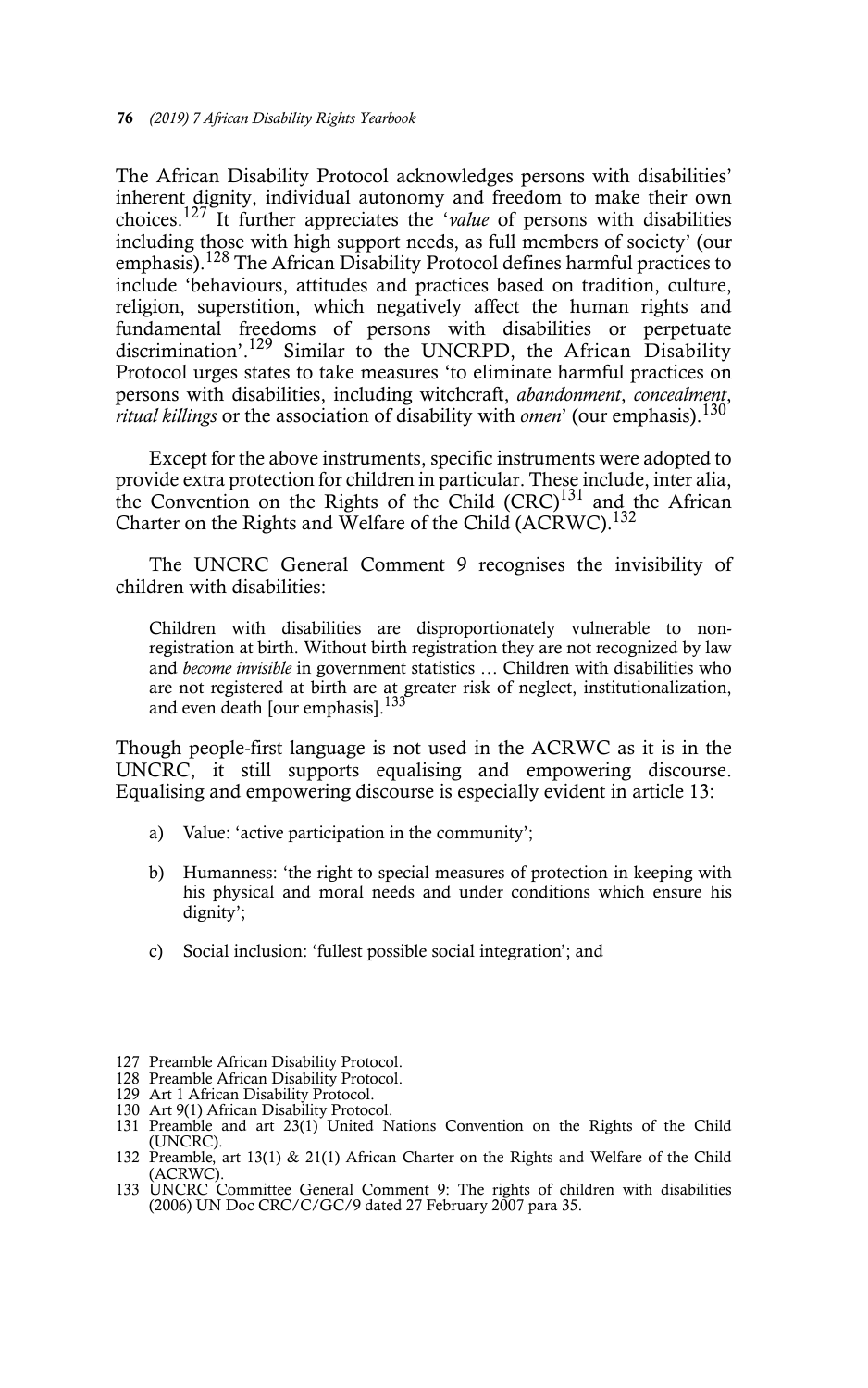d) The social model of disability: 'special measures of protection', 'conditions which ensure …', 'assistance', 'achieving progressively the full convenience ... to movement and access to public highway buildings and other places'.<sup>134</sup>

Depending on the country's legal tradition, treaties can either automatically become part of domestic law or be domesticated through parliamentary enactment of related laws. Many countries have not only domesticated these international human rights instruments but have also incorporated the spirit of human dignity that lies at the heart of these instruments within their domestic laws. This spirit is especially evident in constitutional discourse. For example, the Constitution of the Republic of Uganda, 1995 (as amended) requires society and the state to 'recognise the right of persons with disabilities to respect and *human dignity'* (our emphasis).<sup>135</sup> The Constitution of the Democratic Republic of the Congo, 2005 provides '[t]he abandonment and maltreatment of children, in particular paedophilia, sexual abuse and the charge of engaging in witchcraft, are prohibited and punishable by law'.<sup>136</sup> The Constitution of the Arab Republic of Egypt, 2014 explicitly guarantees the rights of children with disabilities and ensures them of the government's commitment to their rehabilitation and incorporation into society.<sup>137</sup> Constitution of Kenya, 2010 article 54(1)(a) provides that '[a] person with any disability is entitled to be treated with dignity and respect'. It further acknowledges that the manner in which persons with disabilities are addressed and referred to can marginalise them. It thus prescribes that people with disabilities should not be addressed or referred to in a manner that demeans them.<sup>138</sup>

There are examples of national legislation that criminalise the exclusion of persons with disabilities through upholding the right to nondiscrimination or through criminalising concealment. '[U]sing words, gestures or caricatures that demean, scandalize or embarrass a person with disability' constitutes discrimination in terms of the Sierra Leone Persons with Disability Act 3 of 2011.<sup>139</sup>

Several countries have laws criminalising the concealment of persons with disabilities. For instance, the Zambian Persons with Disabilities Act 6 of 2012;<sup>140</sup> the Sierra Leone Persons with Disability Act 3 of 2011;<sup>141</sup> and Persons with Disability Act 14 of 2003 of Kenya.<sup>142</sup> The Persons with Disabilities Act 33 of 1996 of Zambia contains anti-discrimination

- 
- 
- 138 Art 54(1)(a) Constitution of Kenya, 2010.
- 139 Sec 1 Sierra Leone Persons with Disability Act 3 of 2011. 140 Sec 61 Zambian Persons with Disabilities Act 6 of 2012.
- 
- 141 Sec 35 Sierra Leone Persons with Disability Act 3 of 2011.
- 142 Sec 45 Persons with Disability Act 14 of 2003 of Kenya.

<sup>134</sup> Art 13 ACRWC.

<sup>135</sup> Sec 35(1) Constitution of the Republic of Uganda, 1995 (as amended). 136 Sec 41 Constitution of the Democratic Republic of the Congo, 2005. 137 Art 80 Constitution of the Arab Republic of Egypt, 2014.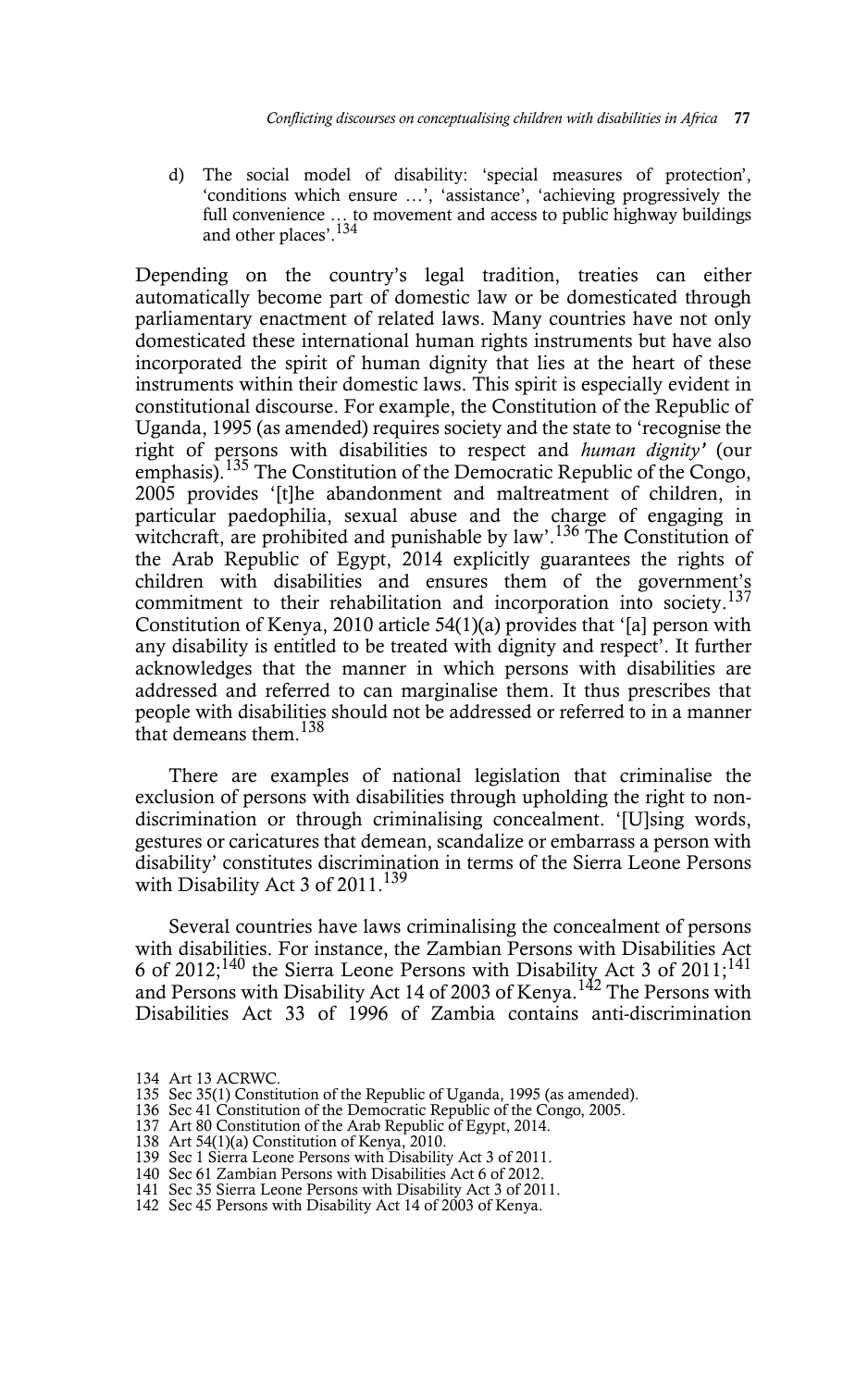provisions including those practices that discriminate among persons with disabilities, such as:

Treating a person with a disability less favourably from a person without a disability; treating a person with a disability less favourably from another person with a disability; requiring a person with a disability to comply with a requirement or condition which persons without a disability may have an advantage over; or not providing different services or conditions required for that disability.

According to section 35 of the Sierra Leone Persons with Disability Act 3 of 2011, a parent, guardian or next-of kin or carer who:

- a) Conceals a person with disability, or
- b) fails to register a person with disability,

commits an offence and shall on conviction be liable to a fine not exceeding two million leones or to imprisonment for a term not exceeding one year or to both such fine and imprisonment.

A similar provision is contained in section 45 of the Persons with Disabilities Act 14 of 2003 of Kenya:

(1) No parent, guardian or next of kin shall conceal any person with a disability in such a manner as to deny such a person the opportunities and services available under this Act.

(2) A person who contravenes subsection (1) is guilty of an offence and is liable on conviction to a fine not exceeding twenty thousand shillings.

The Kenyan Children Act 8 of 2001 as amended by CAP 141 of 2012 prohibits discrimination against children with disabilities.<sup>143</sup> It further requires that a child with a disability accused of an offence be treated with the same dignity as a child with no disability.144 The Egyptian Childhood Law 12 of 1996 (as amended by Law 126 of 2008) provides that children with disabilities have the right to '[e]njoy special social, physical, and mental care promoting self-reliance, and facilitating the child's integration and participation in the community'.<sup>145</sup> The Act also guarantees the right to rehabilitation of children with disabilities. In terms of this right, children with disabilities have a right to social, mental, medical, educational and professional services that they or their families may require to overcome the barriers created as a result of their disabilities.<sup>146</sup> Under the Mauritius Child Protection Act 30 of 1994 sexual offences on children with disability, ill treatment, exposure or abandonment or forcing a child with a disability

<sup>143</sup> Sec 5 Kenyan Children Act 8 of 2001.

<sup>144</sup> Sec 186(h) Kenyan Children Act 8 of 2001.

<sup>145</sup> Art 76 Egyptian Childhood Law 12 of 1996.

<sup>146</sup> Art 77 Egyptian Childhood Law 12 of 1996.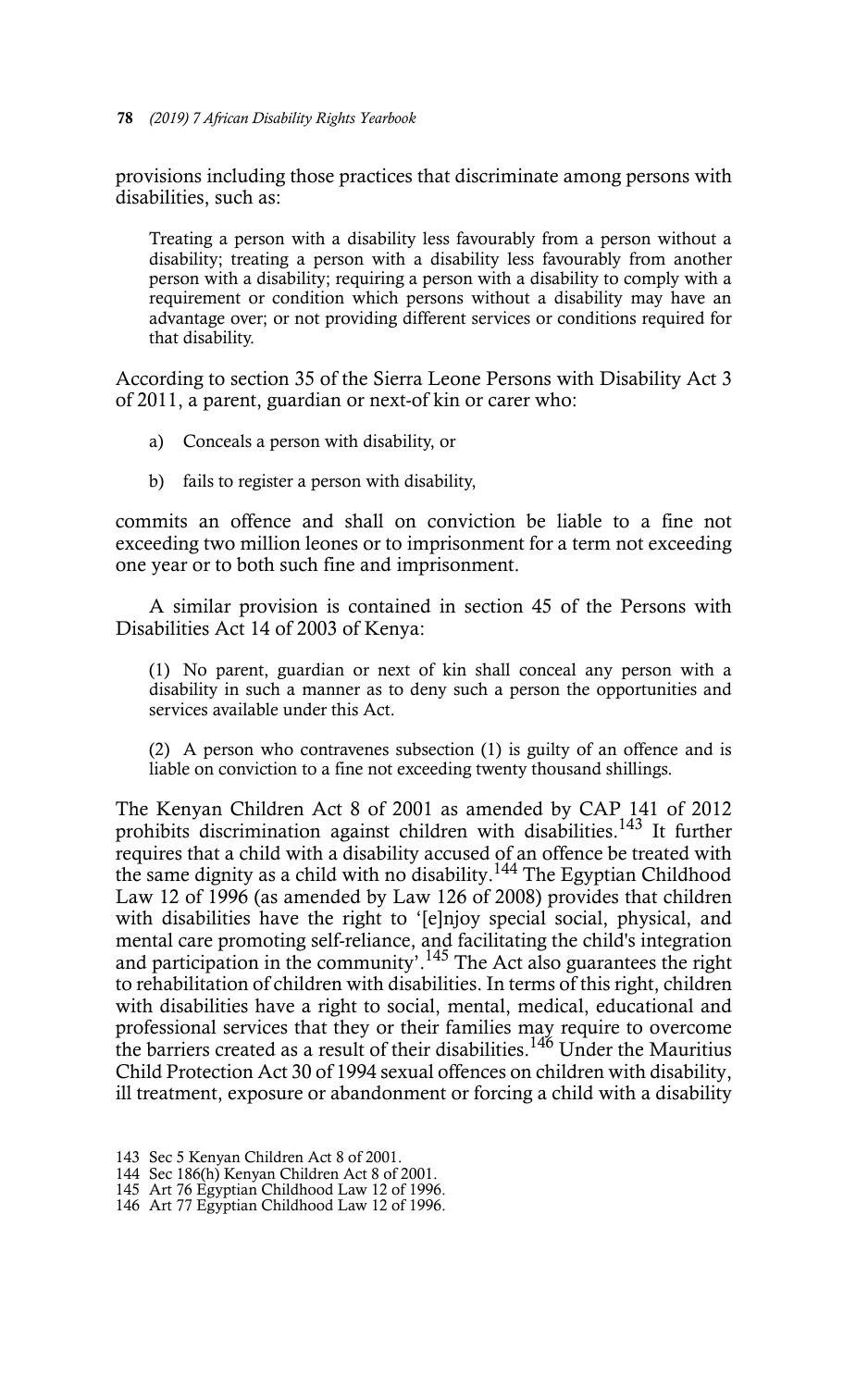to beg are criminal offences.<sup>147</sup> Though the Act does not specifically mention children with disabilities, it is clear that they are covered under the protection that this Act offers since 'child' is defined as '… any unmarried person under the age of 18'.148

Great strides were made towards positive disability discourse in Nigeria on 23 January 2019, when the Nigerian President Muhammadu Buhari signed the Discrimination against Persons with Disabilities (Prohibition) Act 2018 into law. The main aim of the Act is the full integration into society of people with disabilities. In terms of section 1(2) it is an offence to discriminate against a person on ground of his or her disability.149 It can be taken that since discrimination is broadly defined as 'differential treatment'<sup>150</sup> it covers discrimination through discourse. Other offences provided for in the Act include to abuse a person with a disability by employing, using or involving him or her in begging, to parade a person with a disability in public for the purpose of soliciting handouts and to use having a disability as a guise for begging in public.<sup>151</sup>

The above discourses foster inclusion rather than exclusion, acceptance rather than rejection. They promote humanity's oneness and, consequently, protect persons with disabilities.<sup>152</sup> These discourses can be used as a stepping stone in reconceptualising children with disabilities in Africa. The focus should be to build upon the existing positive discursive practices and create more inclusive, humane and respectful discourses.

# 6 Concluding words

Two general observations can be made from the preceding discussions. First, the continent abounds with examples of progressive legislative narratives, where the principles of human rights, human dignity and equality of children with disabilities are promoted. The fact that the UNCRPD is one of the instruments which enjoyed a rapid rate of ratification in the continent is testimony to growing awareness about the issue. Africa's adoption of the African Disability Protocol, which takes into account existing negative cultural narratives, is yet another commitment to the realisation of the rights of persons (children) with disabilities. The African Disability Protocol, in its Preamble, rightly expresses the prevailing concern that 'persons with disabilities continue to

<sup>147</sup> Secs 13, 13B, 13C, 14 and 18 Mauritius Child Protection Act 30 of 1994.

<sup>148</sup> Sec 1 Mauritius Child Protection Act 30 of 1994.

<sup>149</sup> Sec 1(2) Nigerian Discrimination against Persons with Disabilities (Prohibition) Act, 2018.

<sup>150</sup> Sec 57 Nigerian Discrimination against Persons with Disabilities (Prohibition) Act.

<sup>151</sup> Sec 16 Nigerian Discrimination against Persons with Disabilities (Prohibition) Act. 152 DJ Louw (2004) 'Ubuntu: An African assessment of the religious other' (1998) August 10-15 Twentieth World Congress of Philosophy, in Boston, Massachusetts https:// www.bu.edu/wcp/Papers/Afri/AfriLouw.htm (accessed 24 October 2019).